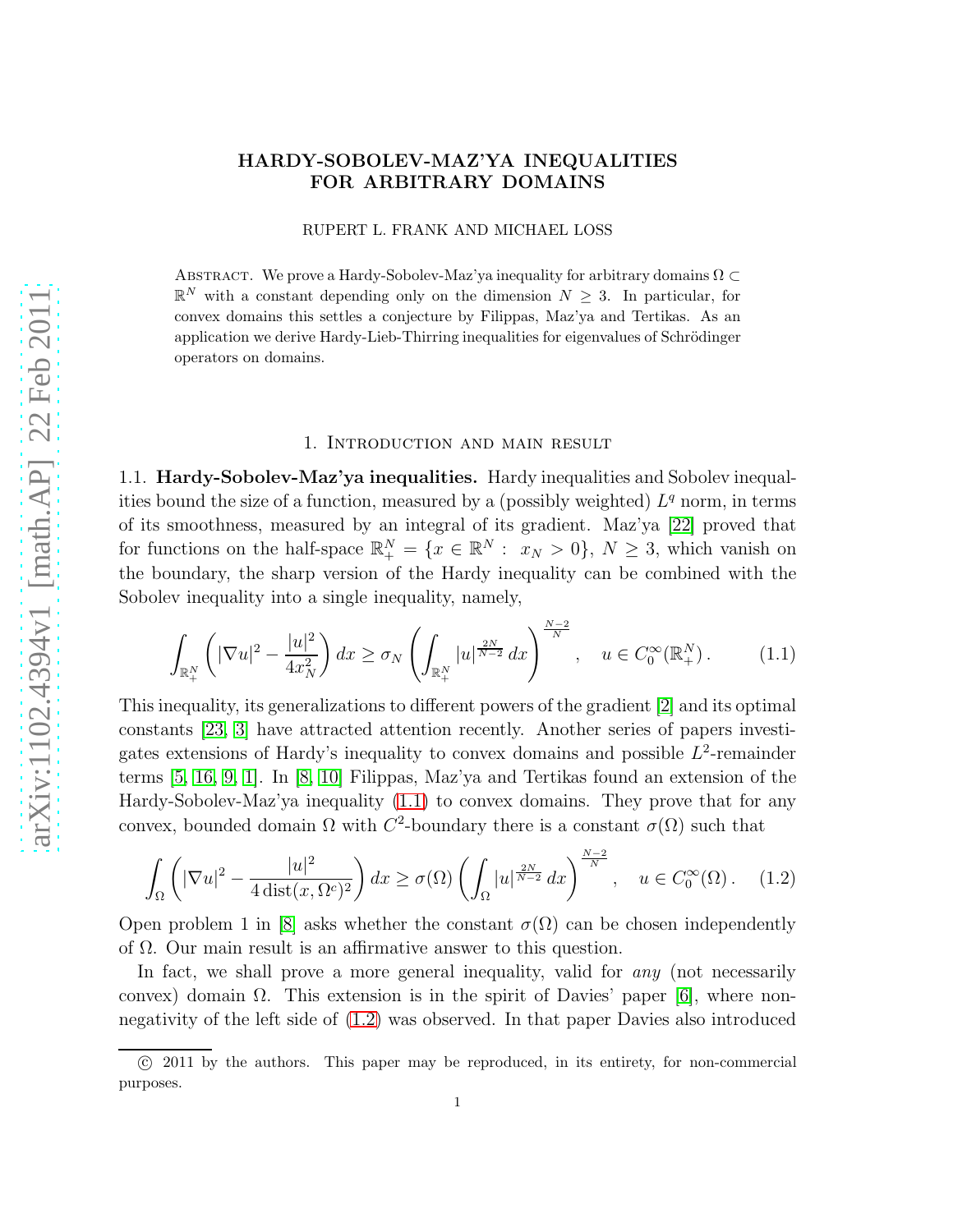the weight function

$$
D_{\Omega}(x) := \left(N|\mathbb{S}^{N-1}|^{-1} \int_{\mathbb{S}^{N-1}} d_e(x)^{-2} de\right)^{-\frac{1}{2}},
$$

where  $d_e(x) := \inf\{|t| : x + te \in \Omega^c\}$  for  $e \in \mathbb{S}^{N-1}$ , and proves that for any domain  $\Omega \subsetneq \mathbb{R}^N$  one has

<span id="page-1-0"></span>
$$
\int_{\Omega} |\nabla u|^2 dx \ge \frac{1}{4} \int_{\Omega} \frac{|u|^2}{D_{\Omega}^2} dx, \qquad u \in C_0^{\infty}(\Omega). \tag{1.3}
$$

The relation between [\(1.3\)](#page-1-0) and the left side of [\(1.2\)](#page-0-1) is that

<span id="page-1-1"></span>
$$
D_{\Omega}(x) \le \text{dist}(x, \Omega^c) \quad \text{if } \Omega \text{ is convex.} \tag{1.4}
$$

This follows by some elementary geometric considerations.

Having introduced all the relevant notation, we are now ready to state our main result.

<span id="page-1-4"></span>**Theorem 1.1.** Let  $N \geq 3$ . There is a constant  $K_N > 0$  such that for any domain  $\Omega \subsetneq \mathbb{R}^N$  and any  $u \in C_0^{\infty}(\Omega)$ 

<span id="page-1-2"></span>
$$
\int_{\Omega} \left( |\nabla u|^2 - \frac{|u|^2}{4D_{\Omega}^2} \right) dx \ge K_N \left( \int_{\Omega} |u|^{\frac{2N}{N-2}} dx \right)^{\frac{N-2}{N}}.
$$
\n(1.5)

We emphasize that the constant  $K_N$  does not depend on  $\Omega$ . Hence [\(1.4\)](#page-1-1) yields [\(1.2\)](#page-0-1) with a constant independent of  $\Omega$ , thereby solving the problem posed in [\[8\]](#page-17-7). Our proof of  $(1.5)$  is constructive and gives an explicit value for  $K_N$ . We have nothing to say, however, about its *sharp* value. Is the sharp value of  $(1.2)$  given by that in  $(1.1)$  for any convex  $\Omega$ ? (This is true if  $\Omega$  is a ball [\[3\]](#page-17-2).)

If  $\Omega$  has finite measure, then [\(1.5\)](#page-1-2) implies by means of Hölder's inequality that

<span id="page-1-3"></span>
$$
\int_{\Omega} \left( |\nabla u|^2 - \frac{|u|^2}{4D_{\Omega}^2} \right) dx \ge K_N \left| \Omega \right|^{-\frac{2}{N}} \int_{\Omega} |u|^2 dx. \tag{1.6}
$$

This inequality for convex  $\Omega$  and with  $D_{\Omega}(x)$  replaced by dist $(x, \Omega^c)$  was the original question posed in the influential paper [\[5\]](#page-17-3) by Brezis and Marcus. As an answer inequality  $(1.6)$  was proved in [\[16\]](#page-17-4); see also [\[9,](#page-17-5) [1\]](#page-17-6) for further developments.

Another application of Hölder's inequality to  $(1.5)$  yields

<span id="page-1-5"></span>
$$
\left(\int_{\Omega} \left( |\nabla u|^2 - \frac{|u|^2}{4D_{\Omega}^2} \right) dx\right)^{\theta} \left(\int_{\Omega} |u|^2 dx\right)^{1-\theta} \ge K_N^{\theta} \left(\int_{\Omega} |u|^q dx\right)^{\frac{2}{q}}, \quad \theta = \frac{N}{2} \left(1 - \frac{2}{q}\right),\tag{1.7}
$$

for all  $2 \le q \le \frac{2N}{N-1}$  $\frac{2N}{N-2}$ . It turns out that this is the correct substitute of [\(1.5\)](#page-1-2) in dimensions one and two.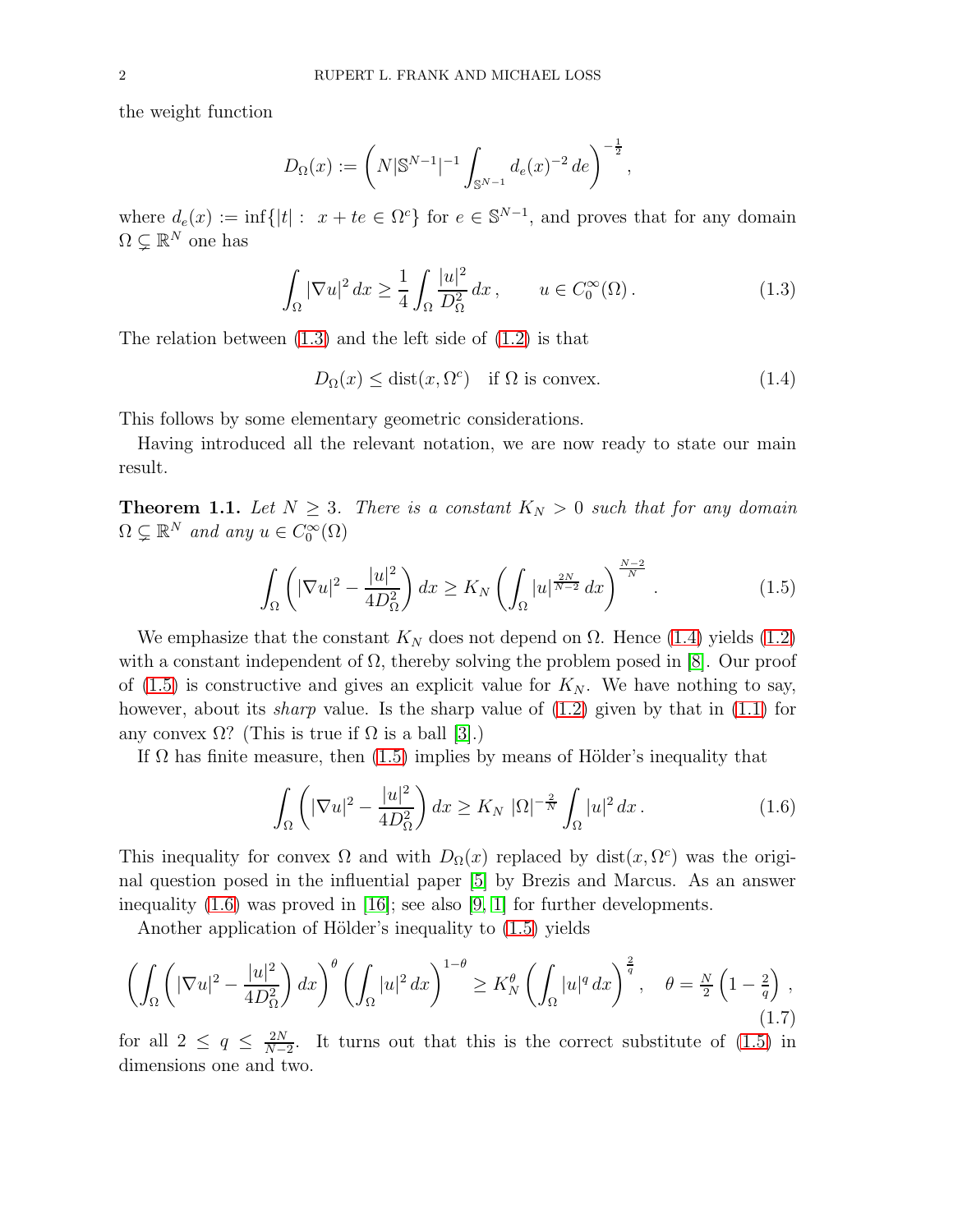<span id="page-2-1"></span>**Theorem 1.2.** Let  $N = 1$  or  $N = 2$  and let  $2 \le q < \infty$ . Then there is a constant  $K_{N,\theta} > 0$  such that for any domain  $\Omega \subsetneq \mathbb{R}^N$  and any  $u \in C_0^{\infty}(\Omega)$ 

<span id="page-2-0"></span>
$$
\left(\int_{\Omega} \left( |\nabla u|^2 - \frac{|u|^2}{4D_{\Omega}^2} \right) dx\right)^{\theta} \left(\int_{\Omega} |u|^2 dx\right)^{1-\theta} \ge K_{N,\theta} \left(\int_{\Omega} |u|^q dx\right)^{\frac{2}{q}}, \quad \theta = \frac{N}{2} \left(1 - \frac{2}{q}\right). \tag{1.8}
$$

Of course, [\(1.8\)](#page-2-0) implies [\(1.6\)](#page-1-3) also in dimensions one and two.

We also have a generalization of Theorem [1.1](#page-1-4) to powers  $p \geq 2$  of the gradient. The relevant weight function is now

$$
D_{\Omega,p}(x) := \left(\frac{\sqrt{\pi} \, \Gamma(\frac{N+p}{2})}{\Gamma(\frac{p+1}{2}) \, \Gamma(\frac{N}{2})} \, |{\mathbb S}^{N-1}|^{-1} \int_{{\mathbb S}^{N-1}} d_e(x)^{-p} \, d e\right)^{-\frac{1}{p}}
$$

with  $d_e(x)$  as before. We note that for  $p = 2$  one has  $D_{\Omega,2} = D_{\Omega}$ . The analogue of [\(1.3\)](#page-1-0), which is valid for any  $p > 1$  and any open domain  $\Omega \subsetneq \mathbb{R}^N$ , is

$$
\int_{\Omega} |\nabla u|^p dx \ge \left(\frac{p-1}{p}\right)^p \int_{\Omega} \frac{|u|^p}{(D_{\Omega,p})^p} dx, \qquad u \in C_0^{\infty}(\Omega). \tag{1.9}
$$

This implies, in particular, the  $L^p$  Hardy inequality for convex domains [\[21\]](#page-17-10), since by the same argument leading to [\(1.4\)](#page-1-1) one sees that

$$
D_{\Omega,p}(x) \le \text{dist}(x, \Omega^c) \quad \text{if } \Omega \text{ is convex.} \tag{1.10}
$$

Hardy-Sobolev inequalities for  $p > 2$  and *smooth, convex* domains were also studied in [\[10\]](#page-17-8). The following theorem extends this to arbitrary domains.

<span id="page-2-2"></span>**Theorem 1.3.** Let  $2 \leq p \leq N$ . There is a constant  $K_{N,p}$  such that for any domain  $\Omega \subsetneq \mathbb{R}^N$  and any  $u \in C_0^{\infty}(\Omega)$ 

$$
\int_{\Omega} \left( |\nabla u|^p - \left(\frac{p-1}{p}\right)^p \frac{|u|^p}{(D_{\Omega,p})^p} \right) dx \ge K_{N,p} \left( \int_{\Omega} |u|^{\frac{Np}{N-p}} dx \right)^{\frac{N-p}{N}}.
$$
\n(1.11)

Inequalities analogous to  $(1.6)$  and  $(1.8)$  hold for  $p > 2$  as well.

We shall give the details of the proofs of Theorems [1.1,](#page-1-4) [1.2](#page-2-1) and [1.3](#page-2-2) in Section [2.](#page-6-0) Before summarizing the proof strategy in Subsection [1.3,](#page-4-0) we would first like to give an application of these theorems to spectral problems in mathematical physics.

1.2. Hardy-Lieb-Thirring inequalities. To motivate the following inequalities we introduce a 'duality parameter' (physically: a potential)  $V \in L^{N/2}(\Omega)$ . If  $N \geq 3$  we can infer from Hölder's inequality and  $(1.5)$  that

$$
\int_{\Omega} \left( |\nabla u|^2 - \frac{|u|^2}{4D_{\Omega}^2} + V|u|^2 \right) dx \ge \int_{\Omega} \left( |\nabla u|^2 - \frac{|u|^2}{4D_{\Omega}^2} \right) dx - ||V_{-}||_{\frac{N}{2}} ||u||_{\frac{2N}{N-2}}^2
$$
  

$$
\ge \int_{\Omega} \left( |\nabla u|^2 - \frac{|u|^2}{4D_{\Omega}^2} \right) dx \left( 1 - K_N^{-1} ||V_{-}||_{\frac{N}{2}} \right) ,
$$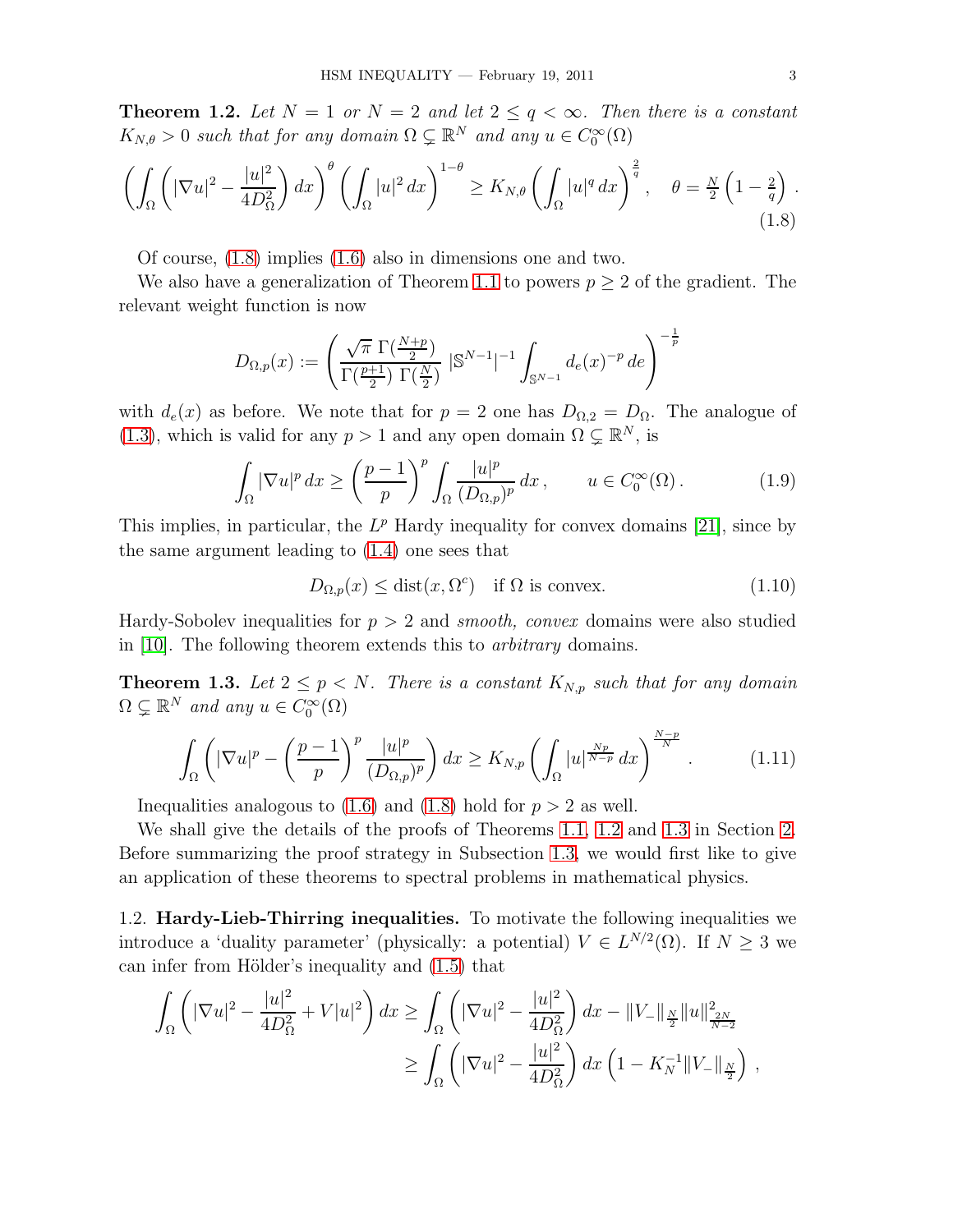where  $V = \max\{-V, 0\}$  denotes the negative part of the potential. From this we conclude that the Schrödinger operator

<span id="page-3-0"></span>
$$
-\Delta - (2D_{\Omega})^{-2} + V \qquad \text{in } L^{2}(\Omega) \tag{1.12}
$$

with Dirichlet boundary conditions on  $\partial\Omega$  has no negative eigenvalues if the potential satisfies  $||V_-\||_{\frac{N}{2}} \leq K_N$ . The following theorem improves this by saying that not only the existence of negative eigenvalues but even their *total number* is controlled in terms of the  $L^{N/2}$ -norm of the potential. In the case of the 'usual' Schrödinger operator  $-\Delta + V$ , this is the famous inequality of Cwikel, Lieb and Rozenblum. We refer to the reviews [\[18,](#page-17-11) [17\]](#page-17-12) for references, motivations and applications of this inequality. Our new result is that this inequality remains valid (possibly up to a constant), even when the positive term  $(2D_{\Omega})^{-2}$  is subtracted from the Laplacian. The precise statement is

<span id="page-3-3"></span>**Theorem 1.4.** Let  $N \geq 3$ . There is a constant  $L_N$  such that for any domain  $\Omega \subseteq \mathbb{R}^N$ and any  $V \in L^{N/2}(\Omega)$  the number  $N(-\Delta - (2D_{\Omega})^{-2} + V)$  of negative eigenvalues (including multiplicities) of the operator [\(1.12\)](#page-3-0) is bounded by

<span id="page-3-1"></span>
$$
N(-\Delta - (2D_{\Omega})^{-2} + V) \le L_N \int_{\Omega} V^{\frac{N}{2}}_{-} dx.
$$
 (1.13)

This inequality holds with  $L_N = e^{\frac{N}{2}-1} K_N^{-\frac{N}{2}}$ , where  $K_N$  is the constant from [\(1.5\)](#page-1-2).

For example, choosing  $V = (2D_{\Omega})^{-2} - \mu$ , where  $\mu$  is a positive constant, we infer that the number of eigenvalues less than  $\mu$  of the Dirichlet Laplacian on  $\Omega$  is bounded by

$$
N(-\Delta - \mu) \le L_N \int_{\Omega} \left( (2D_{\Omega})^{-2} - \mu \right)^{\frac{N}{2}} dx.
$$

Since the latter integral can be bounded as follows,

$$
\int_{\Omega} \left( (2D_{\Omega})^{-2} - \mu \right)^{\frac{N}{2}} dx \le \mu^{\frac{N}{2}} \left| \{ x \in \Omega : D_{\Omega}(x) > (4\mu)^{-\frac{1}{2}} \} \right|,
$$

this quantifies in a uniform way the observation that because of the Dirichlet conditions most of the eigenvalues come from the bulk of  $\Omega$ .

It is well-known that an inequality of the form [\(1.13\)](#page-3-1) implies inequalities for moments of the negative eigenvalues  $E_j$  of the operator [\(1.12\)](#page-3-0), namely,

<span id="page-3-2"></span>
$$
\sum_{j} |E_j|^\gamma \le L_{N,\gamma} \int_{\Omega} V_{-}^{\gamma + \frac{N}{2}} dx.
$$
\n(1.14)

Here  $\gamma > 0$ , and the sum runs over all (including multiplicities) negative eigenvalues of  $-\Delta - (2D_{\Omega})^{-2} + V$ . When the term  $(2D_{\Omega})^{-2}$  is absent, these inequalities go back to Lieb and Thirring [\[20\]](#page-17-13). Just like [\(1.7\)](#page-1-5) is the appropriate consequence of [\(1.5\)](#page-1-2) that can be generalized to dimensions one and two, inequality [\(1.14\)](#page-3-2) remains valid in these dimensions.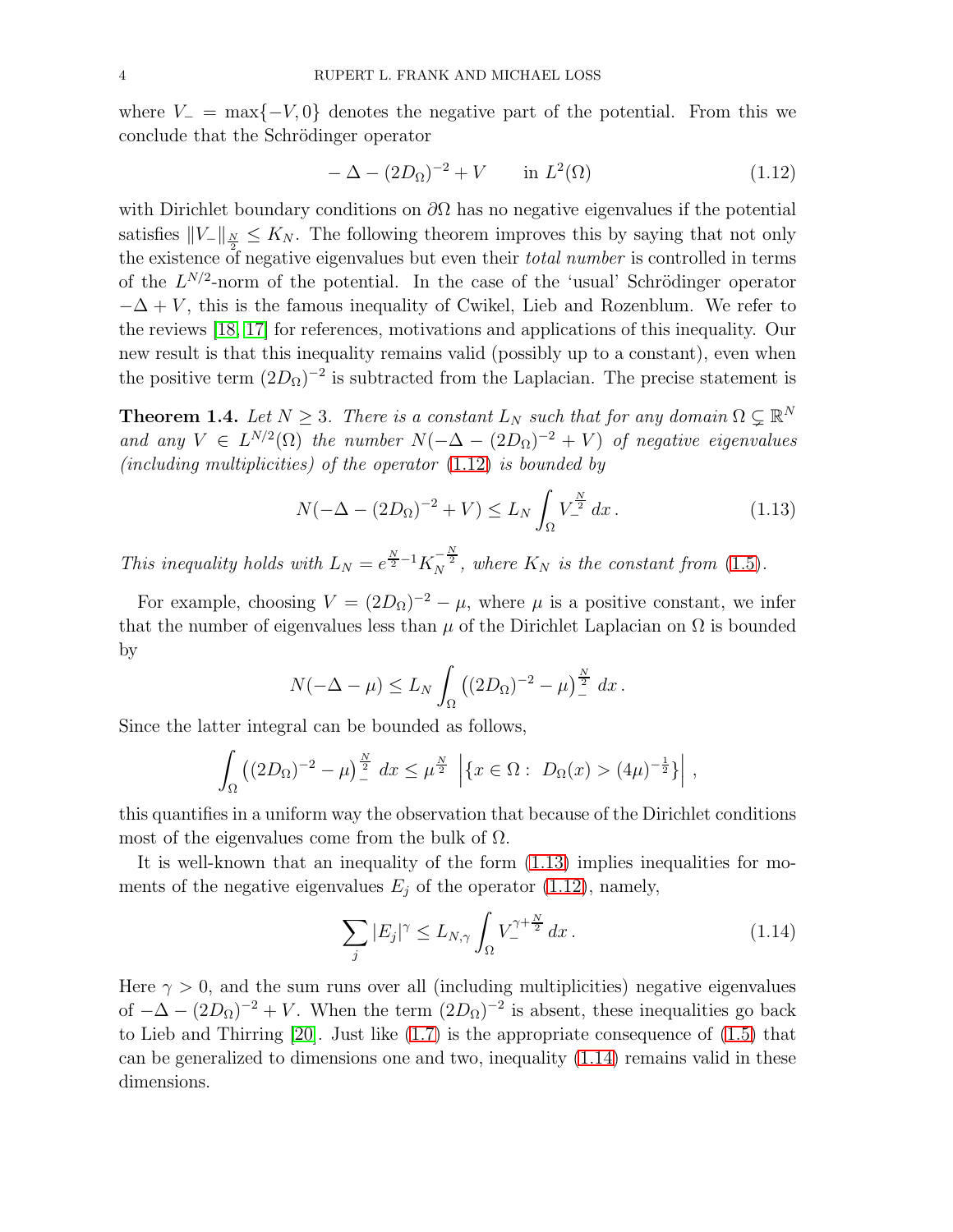<span id="page-4-1"></span>**Theorem 1.5.** Let  $\gamma > 1/2$  if  $N = 1$  and  $\gamma > 0$  if  $N = 2$ . Then there is a constant  $L_{N,\gamma}$  such that for any domain  $\Omega \subsetneq \mathbb{R}^N$  and any  $V \in L^{\gamma+N/2}(\Omega)$  the negative eigenvalues  $E_j$  of the operator [\(1.12\)](#page-3-0) are bounded by [\(1.14\)](#page-3-2).

It is quite likely that [\(1.14\)](#page-3-2) remains valid for  $N = 1$  and  $\gamma = 1/2$ , but we did not try to prove this. We emphasize that the main point of [\(1.14\)](#page-3-2) is its universality, being valid for any  $\Omega$  and V and even for small values of  $\gamma$ . On the other hand, in the special case of  $V \equiv \text{const}$  and for  $\gamma \geq 3/2$ , much more precise information about the influence of the boundary on Lieb-Thirring inequalities is available; see, e.g., the recent paper [\[15\]](#page-17-14) and references therein.

Hardy-Lieb-Thirring inequalities of the form [\(1.14\)](#page-3-2), but with a Hardy term becoming singular at a single point, were first derived in [\[7\]](#page-17-15) and found later an application to the physical problem of stability of matter  $|12|$ ; see also  $|11|$ . The papers  $|12|$  and [\[13\]](#page-17-18) develop an approach how to deduce Lieb-Thirring-type inequalities from (a-priori weaker) Sobolev-type inequalities. Theorems [1.4](#page-3-3) and [1.5,](#page-4-1) which appear here for the first time, were actually a main motivation for developing this abstract approach.

<span id="page-4-0"></span>1.3. Strategy of the proof. In order to motivate our argument, we first review the classical proof by Gagliardo and Nirenberg of the Sobolev inequality. For simplicity we restrict ourselves to dimension  $N = 3$  and we want to prove that

<span id="page-4-2"></span>
$$
\int_{\mathbb{R}^3} |\nabla u|^2 \, dx \ge S \left( \int_{\mathbb{R}^3} |u|^6 \, dx \right)^{1/3} . \tag{1.15}
$$

The starting point of the proof is the one-dimensional Sobolev inequality

<span id="page-4-3"></span>
$$
|f(t)| \le \frac{1}{2} \int_{\mathbb{R}} |f'| ds, \qquad f \in C_0^{\infty}(\mathbb{R}), \tag{1.16}
$$

which comes from the formula  $f(t) = \frac{1}{2} \left( \int_{-\infty}^{t} f(s) ds - \int_{-\infty}^{t} f(s) ds \right)$ . Now given a function  $v \in C_0^{\infty}(\mathbb{R}^3)$  we apply the one-dimensional inequality to the three onedimensional functions  $t \mapsto v(t, x_2, x_3), t \mapsto v(x_1, t, x_3)$  and  $t \mapsto v(x_1, x_2, t)$  and we obtain

$$
|v(x)|^3 \leq \frac{1}{8} \rho_1(x_2, x_3) \rho_2(x_1, x_3) \rho_3(x_1, x_2),
$$

where

$$
\rho_1(x_2, x_3) := \int_{\mathbb{R}} \left| \frac{\partial}{\partial x_1} v(t, x_2, x_3) \right| dt,
$$

and similarly for  $\rho_2$  and  $\rho_3$ . Then the Schwarz and the arithmetic-geometric mean inequalities imply that

$$
\int_{\mathbb{R}^3} |v|^{\frac{3}{2}} \, dx \le 8^{-\frac{1}{2}} \prod_{j=1}^3 \|\rho_j\|_1^{\frac{1}{2}} \le 8^{-\frac{1}{2}} \left( \frac{1}{3} \sum_{j=1}^3 \|\rho_j\|_1 \right)^{\frac{3}{2}} = 8^{-\frac{1}{2}} \left( \frac{1}{3} \sum_{j=1}^3 \int_{\mathbb{R}^3} \left| \frac{\partial v}{\partial x_j} \right| \, dx \right)^{\frac{3}{2}}.
$$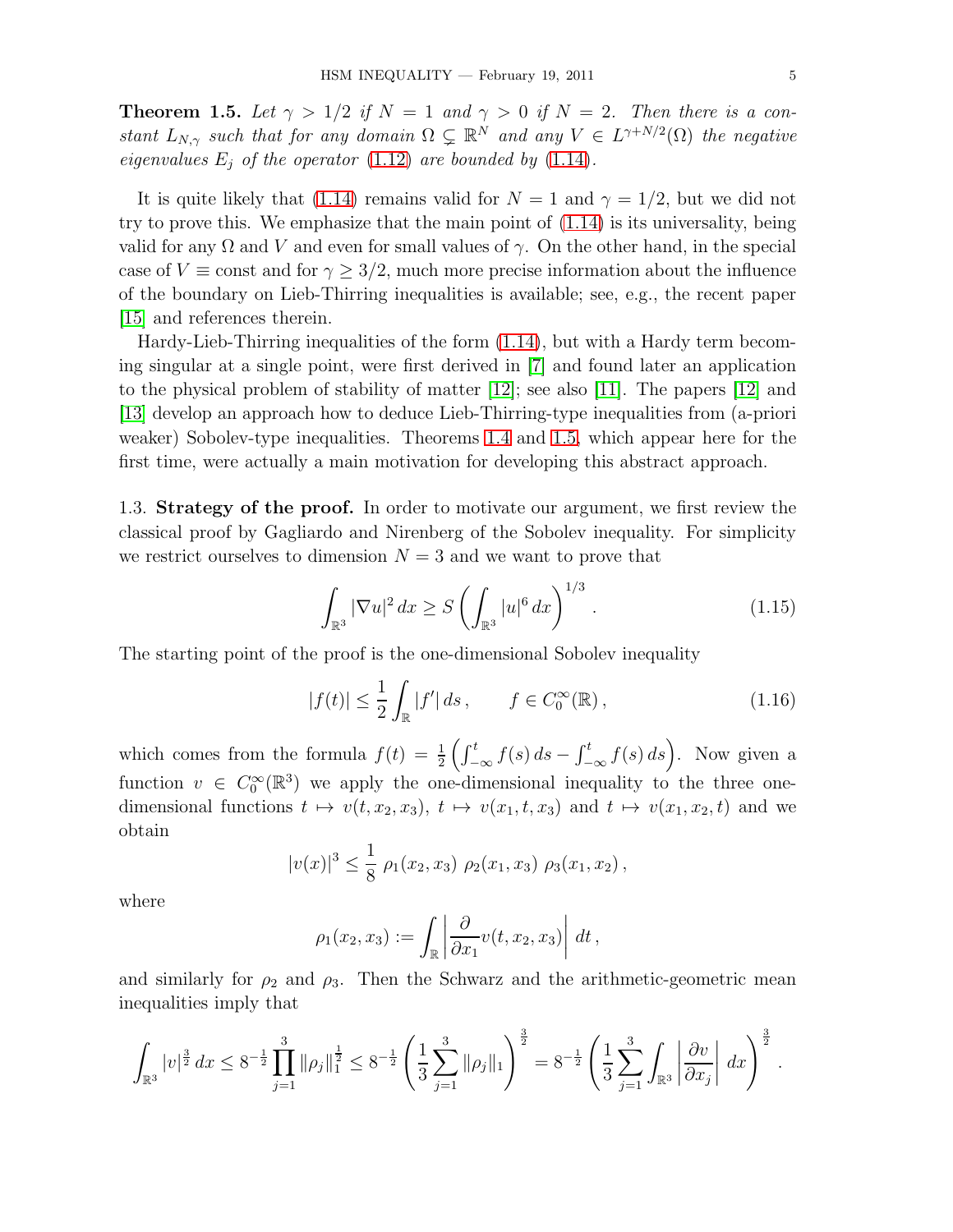This is an  $L^1$  Sobolev inequality, and in order to arrive at the  $L^2$  Sobolev inequality  $(1.15)$  we set  $v = u<sup>4</sup>$  and estimate

$$
\sum_{j=1}^3 \int_{\mathbb{R}^3} \left| \frac{\partial v}{\partial x_j} \right| dx = 4 \sum_{j=1}^3 \int_{\mathbb{R}^3} \left| \frac{\partial u}{\partial x_j} \right| |u|^3 dx \le 4\sqrt{3} \left( \int_{\mathbb{R}^3} |\nabla u|^2 dx \right)^{\frac{1}{2}} \left( \int_{\mathbb{R}^3} |u|^6 dx \right)^{\frac{1}{2}}.
$$

Finally dividing by  $||u||_6^3$ , we obtain [\(1.15\)](#page-4-2).

The simple observation, which is behind our proof of Theorem [1.1,](#page-1-4) is that one can reverse the order of the steps in the above argument. Namely, one can set already  $f = g<sup>4</sup>$  in the one-dimensional Sobolev inequality, which then becomes

<span id="page-5-0"></span>
$$
|g(t)|^4 \le 2\left(\int_{\mathbb{R}} |g'|^2 ds\right)^{\frac{1}{2}} \left(\int_{\mathbb{R}} |g|^6 dx\right)^{\frac{1}{2}}, \qquad g \in C_0^{\infty}(\mathbb{R}).\tag{1.17}
$$

Now we obtain

$$
|u(x)|^{12} \le 8 \phi_1(x_2, x_3)^{\frac{1}{2}} \psi_1(x_2, x_3)^{\frac{1}{2}} \phi_2(x_1, x_3)^{\frac{1}{2}} \psi_2(x_1, x_3)^{\frac{1}{2}} \phi_3(x_1, x_2)^{\frac{1}{2}} \psi_3(x_1, x_2)^{\frac{1}{2}},
$$

with

$$
\phi_1(x_2, x_3) := \int_{\mathbb{R}} \left| \frac{\partial}{\partial x_1} u(t, x_2, x_3) \right|^2 dt, \qquad \psi_1(x_2, x_3) := \int_{\mathbb{R}} |u(t, x_2, x_3)|^6 dt,
$$

and similarly for the remaining functions. As before, from Hölder's inequality we get

$$
\int_{\mathbb{R}^3} |u|^6 \, dx \leq 8^{\frac{1}{2}} \prod_{j=1}^3 \left\| \phi_j^{\frac{1}{2}} \psi_j^{\frac{1}{2}} \right\|_1^{\frac{1}{2}}.
$$

Next, we apply the Schwarz inequality  $\|\phi_j^{\frac{1}{2}}\psi_j^{\frac{1}{2}}\|_1 \le \|\phi_j\|_1^{\frac{1}{2}} \|\psi_j\|_1^{\frac{1}{2}}$ , we note that  $\|\psi_j\|_1 =$  $||u||_6^6$  and we apply the geometric-arithmetic mean inequality to conclude that

$$
\int_{\mathbb{R}^3} |u|^6 dx \leq 8^{\frac{1}{2}} \|u\|_6^{\frac{9}{2}} \prod_{j=1}^3 \|\phi_j\|_1^{\frac{1}{4}} \leq 8^{\frac{1}{2}} \|u\|_6^{\frac{9}{2}} \left(\frac{1}{3} \sum_{j=1}^3 \|\phi_j\|_1\right)^{\frac{3}{4}}
$$

$$
= 8^{\frac{1}{2}} \|u\|_6^{\frac{9}{2}} \left(\frac{1}{3} \int_{\mathbb{R}^3} |\nabla u|^2 dx\right)^{\frac{3}{4}},
$$

which is our desired goal  $(1.15)$ .

The upshot of this discussion is that in order to arrive at the  $L<sup>2</sup>$  Sobolev inequality  $(1.15)$  (which is weaker than the  $L^1$  Sobolev inequality) we only need the onedimensional  $L^2$  Sobolev inequality [\(1.17\)](#page-5-0), and not the one-dimensional  $L^1$  Sobolev inequality [\(1.16\)](#page-4-3). This simple observation is of relevance for us because there is not even a Hardy inequality, i.e., the inequality

$$
\int_{-1}^{1} |f'(x)| dx \ge C \int_{-1}^{1} \frac{|f(x)|}{1 - |x|} dx
$$

is false no matter how small the constant  $C$ . However, and this is our technical key result (Proposition [2.1\)](#page-6-1), we can prove a one-dimensional  $L^2$  Sobolev-type inequality with a Hardy term! In fact such inequalities hold for all  $p \geq 2$  (Proposition [2.5\)](#page-10-0). For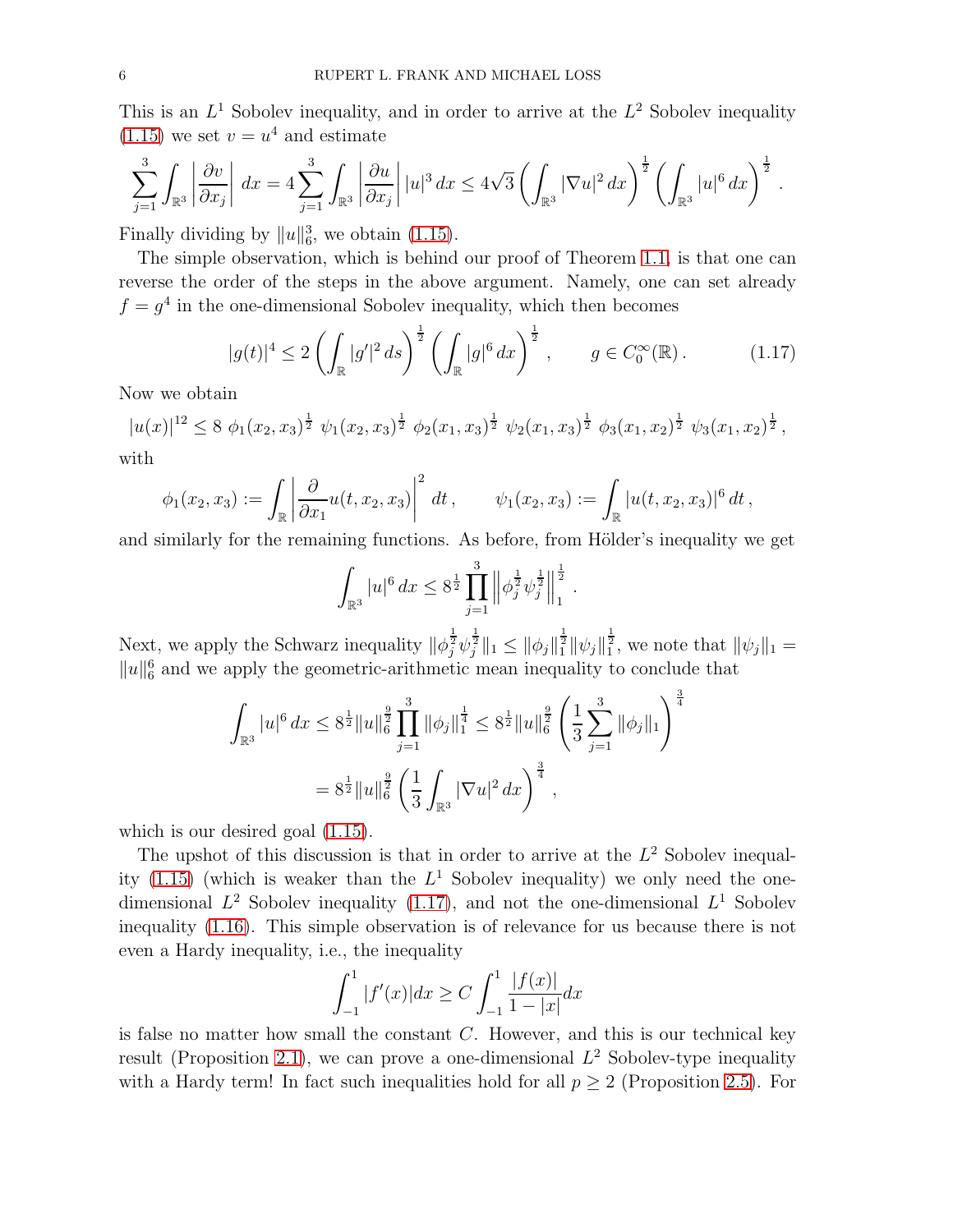$1 < p < 2$  there is a Hardy inequality, however, it is not known whether any version of Proposition [2.5](#page-10-0) might hold for  $1 < p < 2$ . Once such an inequality is established, the rest of the argument outlined above yields Hardy-Sobolev-Mazy'a inequalities also for  $1 < p < 2$ .

<span id="page-6-0"></span>Acknowledgment: The work of M.L. is partially funded by NSF grant DMS–901304.

### 2. Proof of Theorems [1.1,](#page-1-4) [1.2](#page-2-1) and [1.3](#page-2-2)

2.1. A one-dimensional inequality. The following inequality is the key for proving Theorem [1.1.](#page-1-4)

<span id="page-6-1"></span>**Proposition 2.1.** Let  $q \geq 2$ . There is a constant  $C_q$  such that for every  $f \in$  $C_0^{\infty}(-1,1)$  and for every  $t \in [-1,1]$  one has

<span id="page-6-3"></span>
$$
|f(t)|^{q+2} \le C_q \int_{-1}^1 \left( |f'|^2 - \frac{|f|^2}{4(1-|s|)^2} \right) ds \int_{-1}^1 |f|^q ds,
$$
\n(2.1)

with  $C_q \leq (q+2)^2$ .

*Proof.* We begin by noting that if we write  $f(t) = \sqrt{1 - |t|} g(t)$ , then what we have to show is that

$$
|g(t)|^{q+2} \le (q+2)^2 (1-|t|)^{-\frac{q+2}{2}} \left( \int_{-1}^1 |g'|^2 (1-|s|) \, ds + |g(0)|^2 \right) \int_{-1}^1 |g|^q (1-|s|)^{\frac{q}{2}} \, ds \, .
$$

By symmetry it suffices to prove this for  $t \in [0, 1]$  only. Now for such t we can use the fact that  $(1-t)^{\frac{q+2}{4}}$  is decreasing and we find that

$$
|g(t)|^{\frac{q+2}{2}} - |g(0)|^{\frac{q+2}{2}} \le \frac{q+2}{2} \int_0^t |g|^{\frac{q}{2}} |g'| ds
$$
  
\n
$$
\le \frac{q+2}{2} (1-t)^{-\frac{q+2}{4}} \int_0^1 |g|^{\frac{q}{2}} |g'| (1-s)^{\frac{q+2}{4}} ds
$$
  
\n
$$
\le \frac{q+2}{2} (1-t)^{-\frac{q+2}{4}} \left( \int_0^1 |g'|^2 (1-s) ds \right)^{\frac{1}{2}} \left( \int_0^1 |g|^q (1-s)^{\frac{q}{2}} ds \right)^{\frac{1}{2}}.
$$

Thus it remains to show that

<span id="page-6-2"></span>
$$
|g(0)|^{q+2} \le \frac{(q+2)^2}{4} \left( \int_{-1}^1 |g'|^2 (1-|s|) \, ds + |g(0)|^2 \right) \int_{-1}^1 |g|^q (1-|s|)^{\frac{q}{2}} \, ds \,. \tag{2.2}
$$

Of course, it suffices to show this if q is non-negative, which is what we will assume henceforth. Let  $\alpha$  be a parameter (to be specified later). Since  $(1-s)^{\alpha}g(s)^{(q+2)/2}$ vanishes near  $s = 1$  we can write

$$
|g(0)|^{\frac{q+2}{2}} = -\int_0^1 \left(\frac{q+2}{2}(1-s)^\alpha g(s)^{\frac{q}{2}}g'(s) - \alpha(1-s)^{\alpha-1}g(s)^{\frac{q+2}{2}}\right) ds
$$
  
= 
$$
-\int_0^1 g(s)^{\frac{q}{2}}(1-s)^{\frac{q}{4}} \left(\frac{q+2}{2}(1-s)^{\alpha-\frac{q}{4}}g'(s) - \alpha g(s)(1-s)^{\alpha-\frac{q+4}{4}}\right) ds.
$$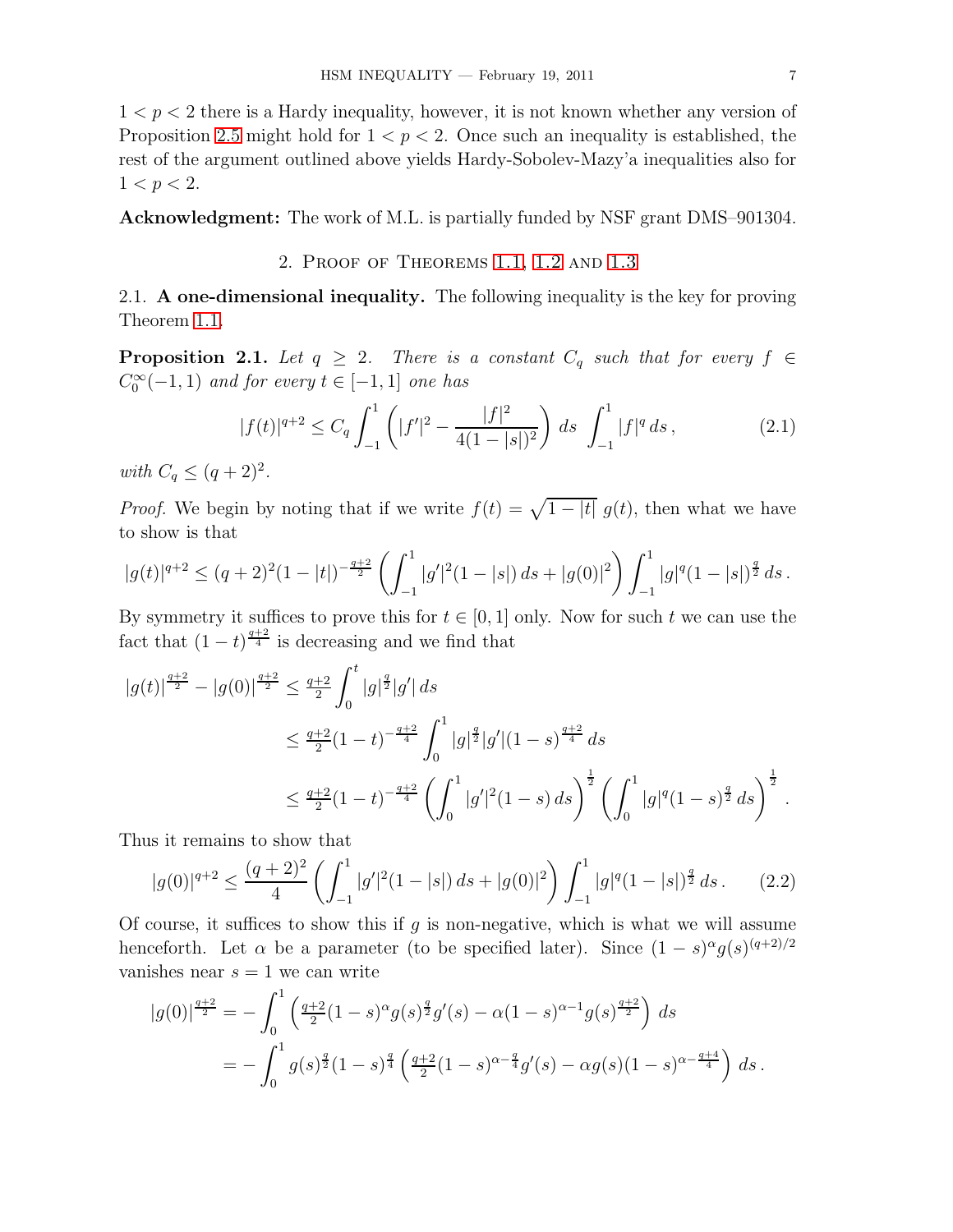Using the Schwarz inequality we find

$$
|g(0)|^{\frac{q+2}{2}} \le \left(\int_0^1 g(s)^q (1-s)^{\frac{q}{2}} ds\right)^{1/2} T^{1/2}
$$

with

$$
T = \int_0^1 \left( \frac{(q+2)^2}{4} (1-s)^{2\alpha - \frac{q}{2}} g'^2 - (q+2)\alpha (1-s)^{2\alpha - \frac{q+2}{2}} g g' + \alpha^2 g^2 (1-s)^{2\alpha - \frac{q+4}{2}} \right) ds
$$
  
= 
$$
\int_0^1 \left( \frac{(q+2)^2}{4} (1-s)^{2\alpha - \frac{q}{2}} g'^2 - \frac{q+2}{2} \alpha (1-s)^{2\alpha - \frac{q+2}{2}} (g^2)' + \alpha^2 g^2 (1-s)^{2\alpha - \frac{q+4}{2}} \right) ds
$$
  
= 
$$
\int_0^1 \left( \frac{(q+2)^2}{4} (1-s)^{2\alpha - \frac{q}{2}} g'^2 + \alpha \left( \alpha - \frac{q+2}{2} (2\alpha - \frac{q+2}{2}) \right) (1-s)^{2\alpha - \frac{q+4}{2}} g^2 \right) ds + \alpha^{\frac{q+2}{2}} g(0)^2.
$$

Now we pick  $\alpha$  such that  $\alpha - \frac{q+2}{2}$  $\frac{+2}{2}(2\alpha - \frac{q+2}{2})$  $\frac{+2}{2}$ ) = 0, which leads to

$$
\alpha = \frac{(q+2)^2}{4(q+1)} \, .
$$

Hence we have

$$
|g(0)|^{\frac{q+2}{2}} \le \frac{q+2}{2} \left( \int_0^1 g^q (1-s)^{\frac{q}{2}} ds \right)^{1/2} \left( \int_0^1 g'(s)^2 (1-s)^{\frac{(q+2)^2}{2(q+1)} - \frac{q}{2}} ds + \frac{q+2}{2(q+1)} g(0)^2 \right)^{1/2},
$$

which, since  $\frac{(q+2)^2}{2(q+1)} - \frac{q}{2} \ge 1$  and  $\frac{q+2}{2(q+1)} \le 1$ , is bounded above by

$$
\frac{q+2}{2}\left(\int_0^1 (1-s)^{\frac{q}{2}}g(s)^q ds\right)^{1/2} \left(\int_0^1 g'(s)^2(1-s)ds + g(0)^2\right)^{1/2}.
$$

This proves the claimed inequality  $(2.2)$ .

<span id="page-7-1"></span>Corollary 2.2. Let  $q \geq 2$ . Then, with the same constant  $C_q$  as in [\(2.1\)](#page-6-3), one has for every open set  $\Omega \subsetneq \mathbb{R}$  and for every  $f \in C_0^{\infty}(\Omega)$ 

<span id="page-7-0"></span>
$$
\sup_{t \in \Omega} |f(t)|^{q+2} \le C_q \int_{\Omega} \left( |f'|^2 - \frac{|f|^2}{4 \operatorname{dist}(t, \Omega^c)^2} \right) dt \int_{\Omega} |f|^q dt. \tag{2.3}
$$

*Proof.* First, if  $\Omega$  is an interval, then [\(2.3\)](#page-7-0) follows from [\(2.1\)](#page-6-3) by a translation and a dilation. Now the extension to arbitrary open sets (that is, countable unions of disjoint intervals) is straightforward.

The following inequality will be needed to deal with the two dimensional case.

<span id="page-7-2"></span>**Corollary 2.3.** Let  $q \geq 4$ . Then, with the same constant  $C_q$  as in [\(2.1\)](#page-6-3), one has for every open set  $\Omega \subsetneq \mathbb{R}$  and for every  $f \in C_0^{\infty}(\Omega)$ 

$$
\sup_{t\in\Omega}|f(t)|^q\leq C_{q-2}\int_{\Omega}\left(|f'|^2-\frac{|f|^2}{4\operatorname{dist}(t,\Omega^c)^2}\right)\,dt\left(\int_{\Omega}|f|^2\,dt\right)^{\frac{2}{q-2}}\left(\int_{\Omega}|f|^q\,dt\right)^{\frac{q-4}{q-2}}.
$$

*Proof.* We apply Corollary [2.2](#page-7-1) with q replaced by  $q-2$  and we estimate  $||f||_{q-2}^{q-2}$  using Hölder's inequality.  $\Box$ 

$$
\overline{}
$$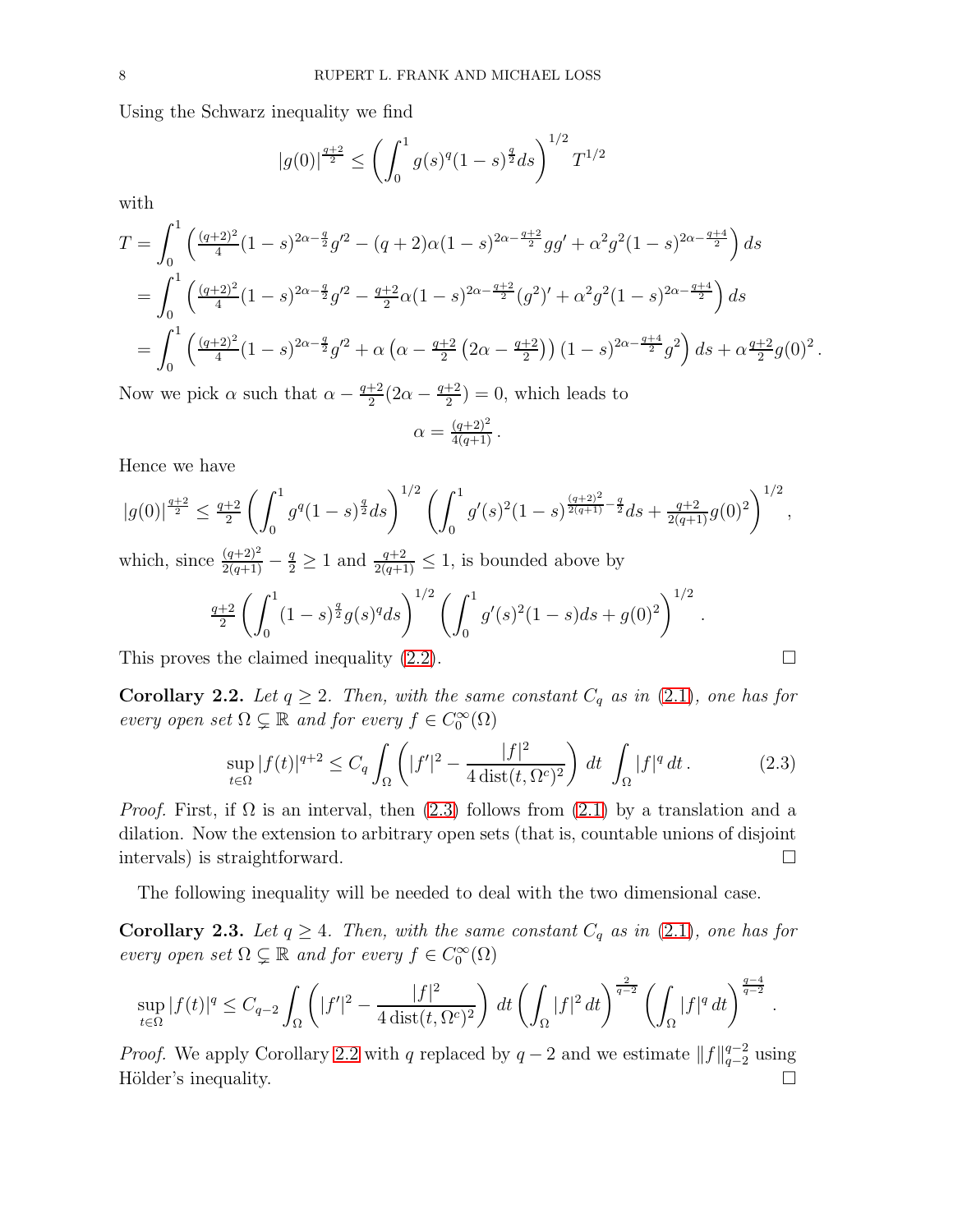2.2. The inequality in dimensions  $N \geq 3$ . In order to pass from the one-dimensional inequality of Corollary [2.2](#page-7-1) to Theorem [1.1](#page-1-4) we use the well-known argument of Gagliardo and Nirenberg. We shall use the following notation for  $x \in \mathbb{R}^N$  and  $1 \leq j \leq N$ ,

$$
\tilde{x}_j = (x_1, \ldots, x_{j-1}, x_{j+1}, \ldots, x_N) \in \mathbb{R}^{N-1}.
$$

Then one has

<span id="page-8-0"></span>**Lemma 2.4.** Let  $N \geq 2$  and let  $f_1, \ldots, f_N \in L^{N-1}(\mathbb{R}^N)$ . Then the function  $f(x) :=$  $f_1(\tilde{x}_1) \cdots f_N(\tilde{x}_N)$  belongs to  $L^1(\mathbb{R}^N)$  and

$$
||f||_{L^1(\mathbb{R}^N)} \leq \prod_{j=1}^N ||f_j||_{L^{N-1}(\mathbb{R}^N)}.
$$

The easy proof, based on Hölder's inequality, can be found for instance in [\[4\]](#page-17-19).

With Lemma [2.4](#page-8-0) at hand we now are ready to give the *proof of Theorem [1.1](#page-1-4)*. Let  $e_1, \ldots, e_N$  be the standard unit vectors in  $\mathbb{R}^N$ . For a given domain  $\Omega \subsetneq \mathbb{R}^N$  we write  $d_j$  instead of  $d_{e_j}$ , that is,

$$
d_j(x) = \inf\{|t| : x + te_j \in \Omega^c\}.
$$

Now if  $u \in C_0^{\infty}(\Omega)$ , then Corollary [\(2.3\)](#page-7-0) yields

$$
|u(x)| \leq C_q \left( g_j(\tilde{x}_j) h_j(\tilde{x}_j) \right)^{\frac{N-2}{4(N-1)}}
$$

for any  $1 \leq j \leq N$ , where

$$
g_j(\tilde{x}_j) := \int_{\mathbb{R}} \left( \left| \frac{\partial u}{\partial x_j}(x) \right|^2 - \frac{|u(x)|^2}{4d_j(x)^2} \right) dx_j \quad \text{and} \quad h_j(\tilde{x}_j) := \int_{\mathbb{R}} |u(x)|^q dx_j
$$

with  $q = \frac{2N}{N-1}$  $\frac{2N}{N-2}$ . Thus

$$
|u(x)|^N \leq C_q^N \prod_{j=1}^N (g_j(\tilde{x}_j) h_j(\tilde{x}_j))^{\frac{N-2}{4(N-1)}},
$$

or, what is the same,

$$
|u(x)|^q \leq C_q^q \prod_{j=1}^N (g_j(\tilde{x}_j) h_j(\tilde{x}_j))^{\frac{1}{2(N-1)}}.
$$

From Lemma [2.4](#page-8-0) we infer that

$$
\int_{\mathbb{R}^N} |u(x)|^q dx \leq C_q^q \prod_{j=1}^N \left( \int_{\mathbb{R}^{N-1}} \sqrt{g_j(y) h_j(y)} dy \right)^{\frac{1}{N-1}}.
$$

Now we use the fact that

$$
||h_j||_{L^1(\mathbb{R}^{N-1})} = ||u||_{L^q(\mathbb{R}^N)}^q \quad \text{for every } j = 1, ..., N,
$$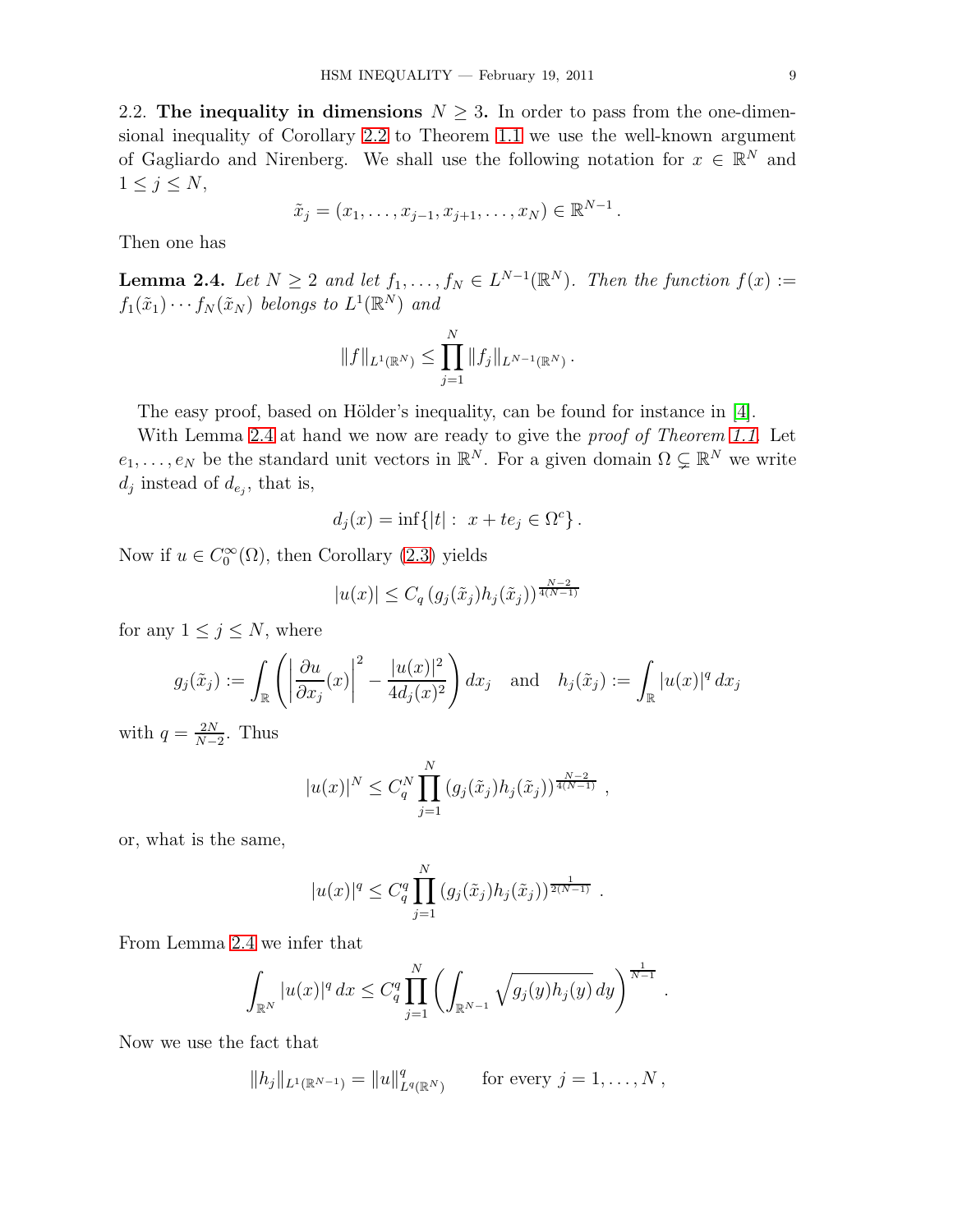and derive from the Schwarz and the arithmetic-geometric mean inequality that

$$
\prod_{j=1}^N \int_{\mathbb{R}^{N-1}} \sqrt{g_j(y) h_j(y)} dy \le \prod_{j=1}^N \|g_j\|_1^{\frac{1}{2}} \|h_j\|_1^{\frac{1}{2}} = \|u\|_q^{\frac{Nq}{2}} \prod_{j=1}^N \|g_j\|_1^{\frac{1}{2}}
$$

$$
\leq \|u\|_q^{\frac{Nq}{2}} \left(N^{-1} \sum_{j=1}^N \|g_j\|_1\right)^{\frac{N}{2}}.
$$

To summarize, we have shown that

$$
\int_{\mathbb{R}^N} |u(x)|^q dx \leq C_q^q \|u\|_q^{\frac{Nq}{2(N-1)}} \left(N^{-1} \sum_{j=1}^N \|g_j\|_1\right)^{\frac{N}{2(N-1)}},
$$

that is,

$$
\left(\int_{\mathbb{R}^N} |u(x)|^q dx\right)^{\frac{2}{q}} \leq C_q^{\frac{4(N-1)}{N-2}} N^{-1} \sum_{j=1}^N \|g_j\|_1
$$
  
=  $C_q^{\frac{4(N-1)}{N-2}} N^{-1} \int_{\Omega} \left(|\nabla u|^2 - \frac{1}{4} \sum_{j=1}^N \frac{|u|^2}{d_j^2}\right) dx$ .

Finally, as in [\[6\]](#page-17-9), we average over all choices of the coordinate system and obtain the inequality claimed in Theorem [1.1.](#page-1-4)

# 2.3. The inequality in dimensions one and two. Next, we prove Theorem [1.2.](#page-2-1)

The case  $N = 1$ . We bound  $||f||_q^q \le ||f||_{\infty}^{q-2} ||f||_2^2$  and apply Corollary [2.2](#page-7-1) to obtain

$$
\int |f|^q dt \le \|f\|_{\infty}^{q-2} \|f\|_2^2 \le C_q^{\frac{q-2}{q+2}} \left( \int_{\Omega} \left( |f'|^2 - \frac{|f|^2}{4 \operatorname{dist}(t, \Omega^c)^2} \right) dt \right)^{\frac{q-2}{q+2}} \|f\|_q^{\frac{q(q-2)}{q+2}} \|f\|_2^2.
$$

This is the inequality claimed in Theorem [1.2.](#page-2-1)

The case  $N = 2$ . Here we proceed similarly to the case  $N \geq 3$ . We first observe that by Hölder's inequality it suffices to prove the inequality only for large q, say  $q \geq 4$ . For such  $q$  we can apply Corollary [2.3](#page-7-2) and obtain

$$
|u(x)|^q \leq C_{q-2}^q \prod_{j=1}^2 \left( g_j(\tilde{x}_j)^{\frac{1}{2}} h_j(\tilde{x}_j)^{\frac{q-4}{2(q-2)}} k_j(\tilde{x}_j)^{\frac{1}{q-2}} \right) ,
$$

where  $g_j$  and  $h_j$  are defined as before and where

$$
k_j(\tilde{x}_j) := \int_{\mathbb{R}} |u(x)|^2 dx_j.
$$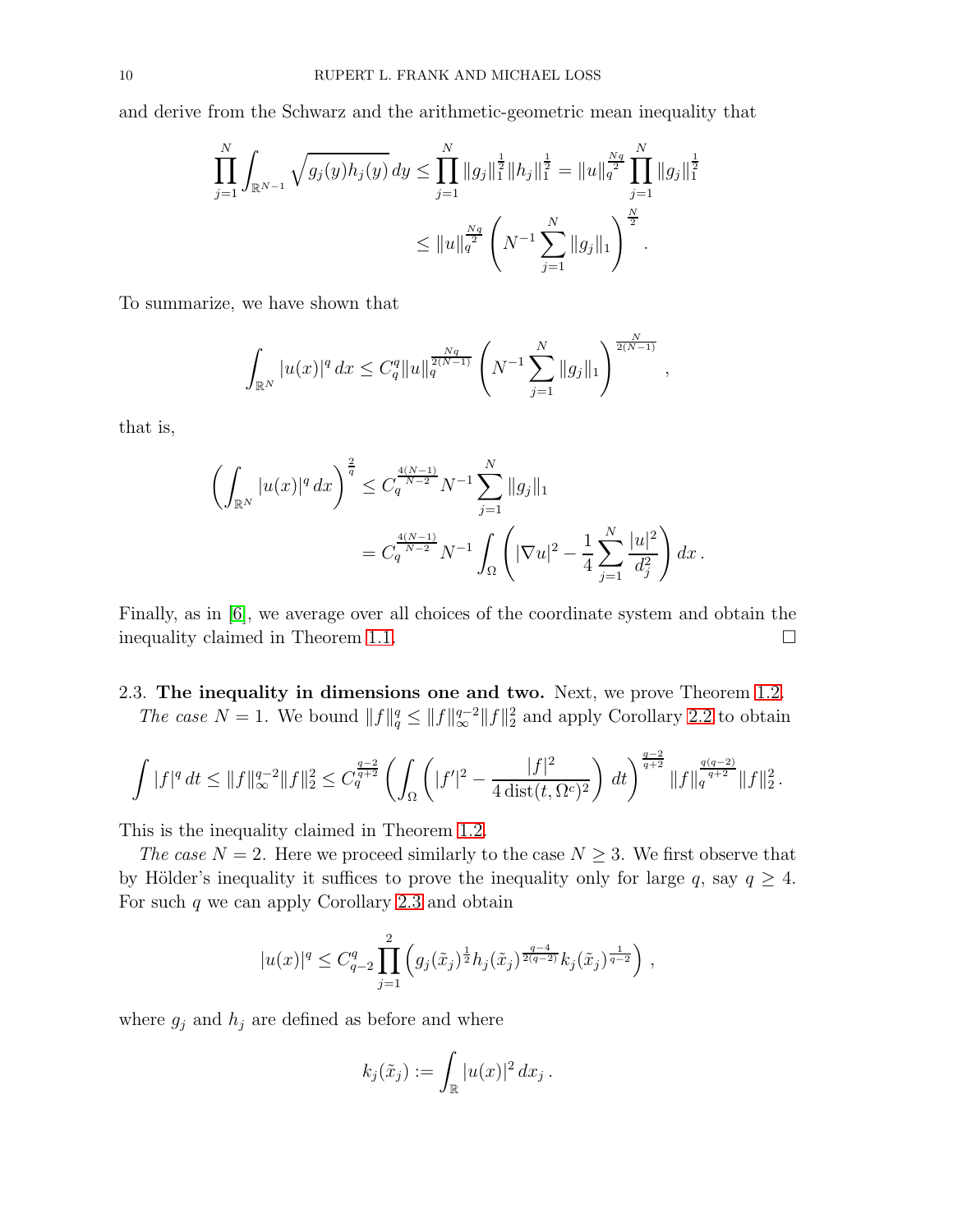We integrate this inequality over  $\mathbb{R}^2$  (note that Lemma [2.4](#page-8-0) is trivial for  $N = 2$ ) and bound using Hölder's inequality,

$$
\int_{\mathbb{R}^2} |u(x)|^q dx \leq C_{q-2}^q \prod_{j=1}^2 \int_{\mathbb{R}} g_j(y)^{\frac{1}{2}} h_j(y)^{\frac{q-4}{2(q-2)}} k_j(y)^{\frac{1}{q-2}} dy
$$
  

$$
\leq C_{q-2}^q \prod_{j=1}^2 ||g_j||_1^{\frac{1}{2}} ||h_j||_1^{\frac{q-4}{2(q-2)}} ||k_j||_1^{\frac{1}{q-2}}
$$
  

$$
= C_{q-2}^q ||u||_q^{\frac{q(q-4)}{q-2}} ||u||_2^{\frac{4}{q-2}} \prod_{j=1}^2 ||g_j||_1^{\frac{1}{2}}.
$$

The claimed inequality now follows as before by the arithmetic-geometric mean inequality for  $\prod_j ||g_j||_1$  and by averaging over all coordinate systems.

2.4. The case  $p > 2$ . The analogue of Proposition [2.1](#page-6-1) is

<span id="page-10-0"></span>**Proposition 2.5.** Let  $q \geq p \geq 2$ . There is a constant  $C_{p,q}$  such that for every  $f \in C_0^{\infty}(-1,1)$  and for every  $t \in [-1,1]$  one has

$$
|f(t)|^{q(p-1)+p} \le C_{p,q} \int_{-1}^{1} \left( |f'|^p - \left(\frac{p-1}{p}\right)^p \frac{|f|^p}{(1-|s|)^p} \right) ds \left( \int_{-1}^{1} |f|^q ds \right)^{p-1} . \tag{2.4}
$$

Given this inequality, Theorem [1.3](#page-2-2) follows again by the Gagliardo-Nirenberg argument as in the previous subsections, but now with  $q = Np/(N - p)$ . We omit the details, we only point out that the constant in the definition of  $D_{\Omega,p}$  appears through the evaluation of the integral

$$
|\mathbb{S}^{N-1}|^{-1} \int_{\mathbb{S}^{N-1}} |a \cdot e|^p \, de = \frac{\Gamma(\frac{p+1}{2}) \, \Gamma(\frac{N}{2})}{\sqrt{\pi} \, \Gamma(\frac{N+p}{2})} \, |a|^p
$$

for  $a \in \mathbb{R}^N$ .

*Proof.* We shall use that  $|a + b|^p \geq |a|^p + p|a|^{p-2} \text{Re } \overline{a}b + c_p|b|^p$  for all  $a, b \in \mathbb{C}$  and some explicit  $c_p$ , see [\[14\]](#page-17-20). (Here we use that  $p \geq 2$ .) Hence if we write  $f(t) =$  $(1-|t|)^{(p-1)/p} g(t)$ , then

$$
\int_{-1}^{1} \left( |f'|^p - \left(\frac{p-1}{p}\right)^p \frac{|f|^p}{(1-|s|)^p} \right) ds
$$
  
\n
$$
= \int_{-1}^{1} \left( |(1-|s|)^{(p-1)/p} g' - \frac{p-1}{p} (\operatorname{sgn} s) (1-|s|)^{-1/p} g \Big|^p - \left(\frac{p-1}{p}\right)^p \frac{|g|^p}{1-|s|} \right) ds
$$
  
\n
$$
\geq \int_{-1}^{1} \left( -p \left(\frac{p-1}{p}\right)^{p-1} (\operatorname{sgn} s) |g|^{p-2} \operatorname{Re} \overline{g} g' + c_p (1-|s|)^{p-1} |g'|^p \right) ds
$$
  
\n
$$
= 2 \left(\frac{p-1}{p}\right)^{p-1} |g(0)|^p + c_p \int_{-1}^{1} (1-|s|)^{p-1} |g'|^p ds.
$$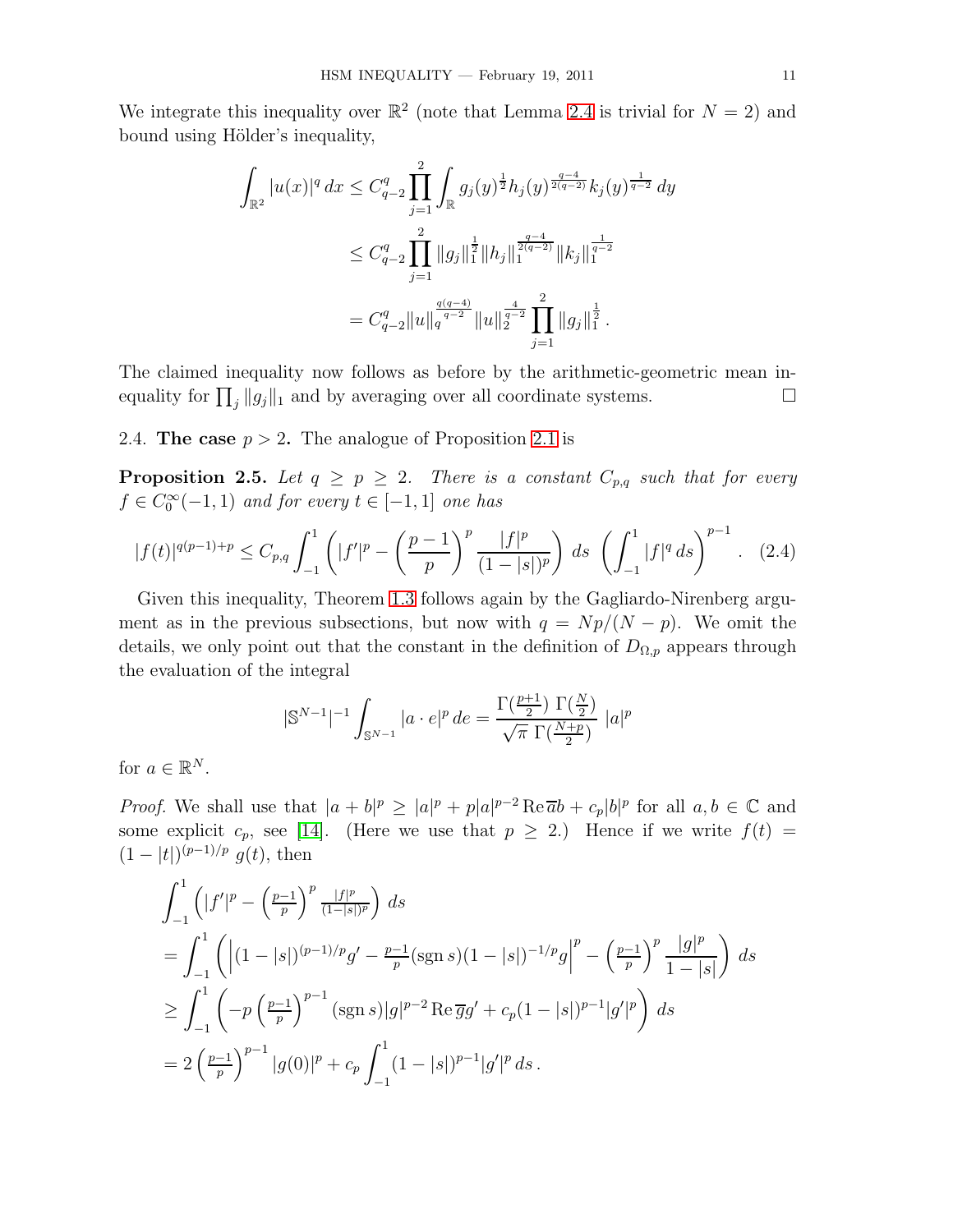Thus it is enough to show that

$$
|g(t)|^{q(p-1)+p} \le C(1-|t|)^{-\frac{(p-1)(p+q(p-1))}{p}} \left(\int_{-1}^{1} (1-|s|)^{p-1} |g'|^p ds + d|g(0)|^p\right) \times \left(\int_{-1}^{1} |g|^q (1-|s|)^{\frac{q(p-1)}{p}} ds\right)^{p-1}.
$$

where  $d = 2c_p^{-1}(\frac{p-1}{p})$  $\frac{(-1)}{p}$ <sup>p-1</sup>. By symmetry it suffices to prove this for  $t \in [0, 1]$  only. Now for such t we can use the fact that  $(1-t)^{\frac{(p-1)(q(p-1)+p)}{p^2}}$  is decreasing and we find that

$$
\begin{split} &|g(t)|^{\frac{q(p-1)+p}{p}}-|g(0)|^{\frac{q(p-1)+p}{p}}\leq \frac{q(p-1)+p}{p}\int_{0}^{t}|g|^{\frac{q(p-1)}{p}}|g'|\,ds\\ &\leq \frac{q(p-1)+p}{p}(1-t)^{-\frac{(p-1)(p+q(p-1))}{p^2}}\int_{0}^{1}|g|^{\frac{q(p-1)}{p}}|g'|(1-s)^{\frac{(p-1)(p+q(p-1))}{p^2}}\,ds\\ &\leq \frac{q(p-1)+p}{p}(1-t)^{-\frac{(p-1)(p+q(p-1))}{p^2}}\biggl(\int_{0}^{1}|g'|^p(1-s)^{p-1}ds\biggr)^{\frac{1}{p}}\biggl(\int_{0}^{1}|g|^q(1-s)^{\frac{q(p-1)}{p}}ds\biggr)^{\frac{p-1}{p}}\,.\end{split}
$$

Thus it remains to show that

<span id="page-11-0"></span>
$$
|g(0)|^{q(p-1)+p} \le C \left(\int_{-1}^1 |g'|^p (1-|t|)^{p-1} dt + d|g(0)|^p\right) \left(\int_{-1}^1 |g|^q (1-|t|)^{\frac{q(p-1)}{p}} dt\right)^{p-1}.
$$
\n(2.5)

In order to prove this, we choose a free parameter  $T \in (0, 1)$  and a Lipschitz function  $\chi$  with  $0 \leq \chi \leq 1$ ,  $\chi(0) = 1$  and  $\chi(t) = 0$  for  $|t| \in [T, 1]$ . We put

$$
L := \left( \int_{-1}^1 |\chi'|^{\frac{pq}{q-p}} ds \right)^{\frac{pq}{q-p}}.
$$

Now we choose another parameter A (which will be fixed later depending on T and L) and distinguish two cases according to whether

<span id="page-11-1"></span>
$$
|g(0)|^q \le A^{\frac{p}{p-1}} \int_{-1}^1 |g|^q (1-|s|)^{\frac{q(p-1)}{p}} ds \tag{2.6}
$$

or not. In the first case, we can trivially estimate

$$
|g(0)|^{\frac{q(p-1)+p}{p}} \le A |g(0)| \left( \int_{-1}^{1} |g|^q (1-|t|)^{\frac{q(p-1)}{p}} dt \right)^{\frac{p-1}{p}}
$$
  

$$
\le A d^{-\frac{1}{p}} \left( \int_{-1}^{1} |g'|^p (1-|t|)^{p-1} dt + d|g(0)|^p \right)^{\frac{1}{p}} \left( \int_{-1}^{1} |g|^q (1-|t|)^{\frac{q(p-1)}{p}} dt \right)^{\frac{p-1}{p}}
$$

and we have arrived at our goal [\(2.5\)](#page-11-0). Now assume that the opposite inequality in [\(2.6\)](#page-11-1) holds. We define  $g_0 := \chi g$  and estimate this function similarly as above. Indeed,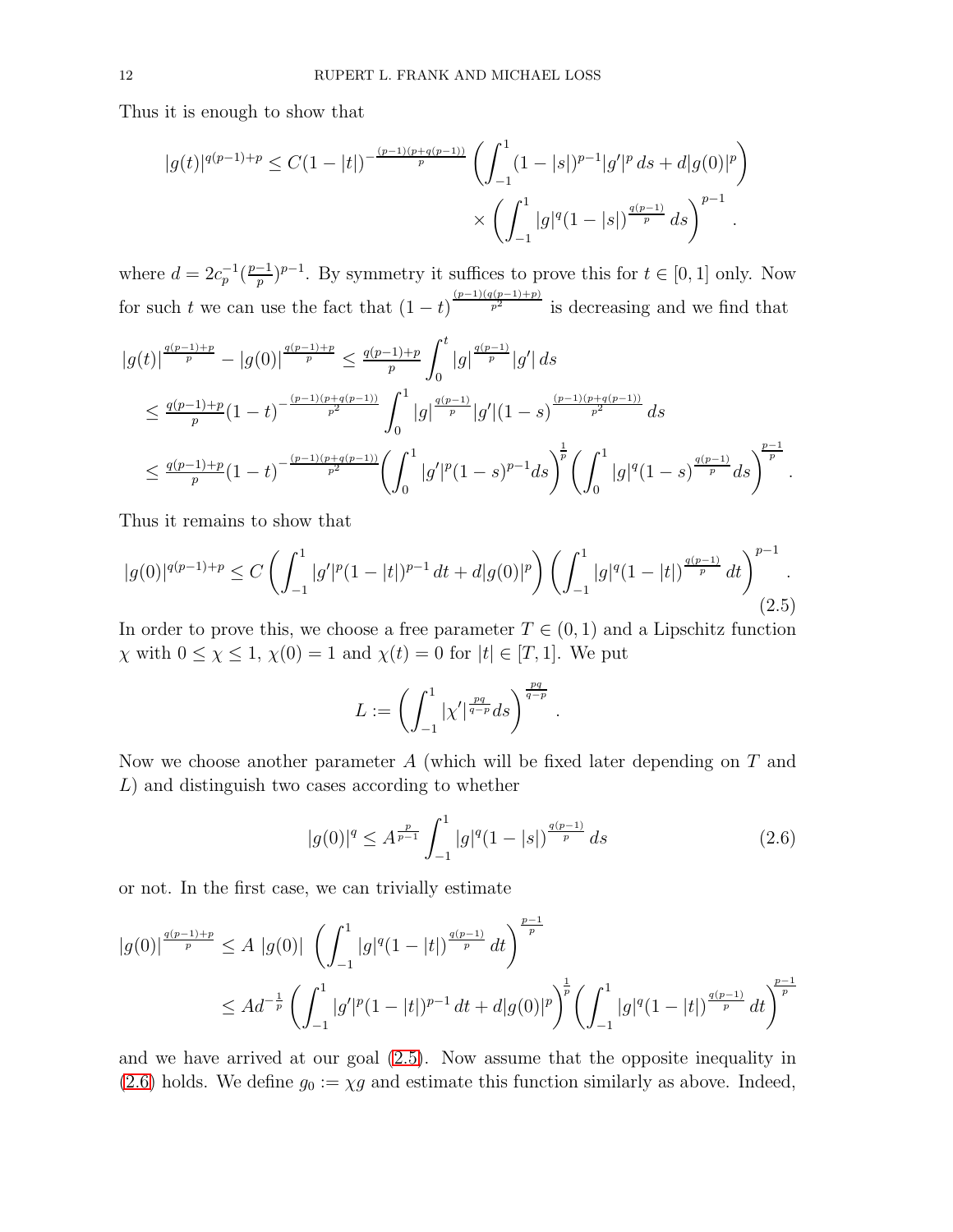since  $g_0(T) = g_0(-T) = 0$ ,

$$
\begin{split} |g_{0}(0)|^{\frac{q(p-1)+p}{p}} &\leq \frac{q(p-1)+p}{2p}\int_{-T}^{T}|g_{0}|^{\frac{q(p-1)}{p}}|g_{0}'| \, ds \\ &\leq \frac{q(p-1)+p}{2p}(1-T)^{-\frac{(p-1)(p+q(p-1))}{p^{2}}}\int_{-1}^{1}|g_{0}|^{\frac{q(p-1)}{p}}|g_{0}'|(1-|s|)^{\frac{(p-1)(p+q(p-1))}{p^{2}}}\, ds \\ &\leq \frac{q(p-1)+p}{2p}(1-T)^{-\frac{(p-1)(p+q(p-1))}{p^{2}}}\left(\int_{-1}^{1}|g_{0}'|^{p}(1-|s|)^{p-1} \, ds\right)^{\frac{1}{p}} \\ &\times\left(\int_{-1}^{1}|g_{0}|^{q}(1-|s|)^{\frac{q(p-1)}{p}} \, ds\right)^{\frac{p-1}{p}}. \end{split}
$$

In order to again arrive at [\(2.5\)](#page-11-0) we recall that  $g_0(0) = g(0)$  and that one has

$$
\int_{-1}^1 |g_0|^q (1-|s|)^{\frac{q(p-1)}{p}} ds \le \int_{-1}^1 |g|^q (1-|s|)^{\frac{q(p-1)}{p}} ds.
$$

Finally, we estimate the term involving  $g'_0$  by means of the triangle inequality

$$
\left(\int_{-1}^{1} |g_0'|^p (1-|s|)^{p-1} ds\right)^{\frac{1}{p}} \le \left(\int_{-1}^{1} |g'|^p \chi^p (1-|s|)^{p-1} ds\right)^{\frac{1}{p}}
$$
  
+ 
$$
\left(\int_{-1}^{1} |g|^p |\chi'|^p (1-|s|)^{p-1} ds\right)^{\frac{1}{p}}
$$
  

$$
\le \left(\int_{-1}^{1} |g'|^p (1-|s|)^{p-1} ds\right)^{\frac{1}{p}}
$$
  
+ 
$$
L \left(\int_{-1}^{1} |g|^q (1-|s|)^{\frac{q(p-1)}{p}} ds\right)^{\frac{1}{q}}
$$
  

$$
\le \left(\int_{-1}^{1} |g'|^p (1-|s|)^{p-1} ds\right)^{\frac{1}{p}} + LA^{-\frac{p}{q(p-1)}}|g(0)|
$$
  

$$
\le 2^{\frac{p-1}{p}} \left(\int_{-1}^{1} |g'|^p (1-|s|)^{p-1} ds + L^p A^{-\frac{p^2}{q(p-1)}} |g(0)|^p\right)^{\frac{1}{p}},
$$

where in the next to last step we used the inequality opposite to  $(2.6)$ . Thus choosing A large enough so that  $L^p A^{-\frac{p^2}{q(p-1)}} \le d$  we arrive again at [\(2.5\)](#page-11-0).

## 3. Proofs of Theorems [1.4](#page-3-3) and [1.5](#page-4-1)

3.1. Equivalence of Sobolev and Lieb-Thirring inequalities. We shall deduce Theorem [1.4](#page-3-3) from Theorem [1.1](#page-1-4) by applying the abstract approach developed in [\[13\]](#page-17-18). Let us briefly summarize the main result of  $[13]$ . Let X be a sigma-finite measure space and let t be a closed, non-negative quadratic form in  $L^2(X)$  with domain dom t. We assume the following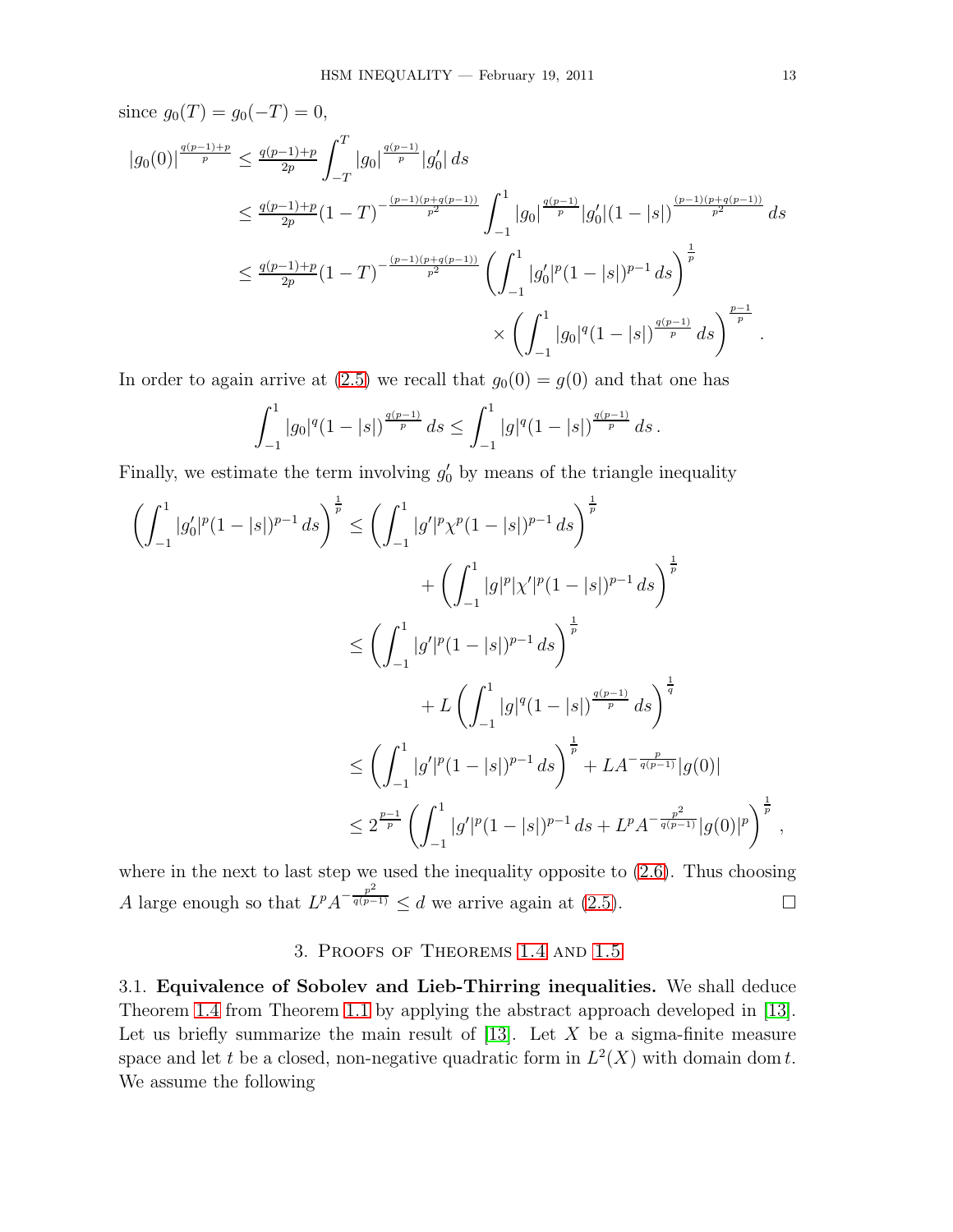<span id="page-13-0"></span>Assumption 3.1 (Generalized Beurling-Deny conditions).

- (a) if  $u, v \in \text{dom } t$  are real-valued, then  $t[u + iv] = t[u] + t[v]$ ,
- (b) if  $u \in \text{dom } t$  is real-valued, then  $|u| \in \text{dom } t$  and  $t[|u|] \le t[u]$ ,
- (c) there is a measurable, a.e. positive function  $\omega$  such that if  $u \in \text{dom } t$  is nonnegative, then  $\min(u, \omega) \in \text{dom } t$  and  $t[\min(u, \omega)] \leq t[u]$ . Moreover, there is a form core Q of t such that  $\omega^{-1}Q$  is dense in  $L^2(X, \omega^{2\kappa/(\kappa-1)})$ .

The main result from [\[13\]](#page-17-18) concerns the equivalence of an estimate on the number  $N(T - V)$  of negative eigenvalues of the operator  $T + V$ , taking multiplicities into account, and the validity of a Sobolev inequality.

<span id="page-13-1"></span>**Theorem 3.2.** Under Assumption [3.1](#page-13-0) for some  $\kappa > 1$  the following are equivalent:

(i) T satisfies a Sobolev inequality with exponent  $q = 2\kappa/(\kappa - 1)$ , that is, there is a constant  $S > 0$  such that for all  $u \in \text{dom } t$ ,

$$
t[u] \ge S\left(\int_X |u|^q \, dx\right)^{2/q}.\tag{3.1}
$$

(ii) T satisfies a CLR inequality with exponent  $\kappa$ , that is, there is a constant  $L > 0$ such that for all  $0 \ge V \in L^{\kappa}(X)$ ,

$$
N(T+V) \le L \int_X V_-^{\kappa} dx.
$$
\n(3.2)

The respective constants are bounded in terms of each other according to

$$
S^{-\kappa} \le L \le e^{\kappa - 1} S^{-\kappa} \,. \tag{3.3}
$$

This theorem has is origins in the Li-Yau proof of the CLR inequality [\[19\]](#page-17-21) and we refer to [\[13\]](#page-17-18) for further references.

We now show how to apply this theorem in order to deduce a weak form of Theo-rem [1.4](#page-3-3) for *convex* domains  $\Omega$ , namely,

<span id="page-13-2"></span>
$$
N(-\Delta - (2\operatorname{dist}(x, \Omega^c))^{-2} + V) \le L_N \int_{\Omega} V^{\frac{N}{2}}_{-} dx.
$$
 (3.4)

The general case is, unfortunately, more complicated and will be dealt with in the following subsection. Obviously, the (closure of the) quadratic form

$$
t[u] := \int_{\Omega} \left( |\nabla u|^2 - \frac{|u|^2}{4 \operatorname{dist}(x, \Omega^c)^2} \right) dx, \qquad u \in C_0^{\infty}(\Omega),
$$

in the Hilbert space  $L^2(\Omega)$  satisfies conditions (a) and (b) above. Moreover, from the identity

<span id="page-13-3"></span>
$$
t[v\omega] = \int_{\Omega} \left( |\nabla v|^2 - \frac{\Delta \operatorname{dist}(x, \Omega^c)}{2 \operatorname{dist}(x, \Omega^c)} |v|^2 \right) \operatorname{dist}(x, \Omega^c) dx \tag{3.5}
$$

with  $\omega := \sqrt{\text{dist}(x, \Omega^c)}$  and from the fact that  $\Delta \text{dist}(x, \Omega^c) \leq 0$  as a distribution, we easily deduce that (c) is satisfied as well. Our Hardy-Sobolev-Maz'ya inequality [\(1.5\)](#page-1-2) and [\(1.4\)](#page-1-1) show that (i) in Theorem [3.2](#page-13-1) is valid, and therefore lead to [\(3.4\)](#page-13-2).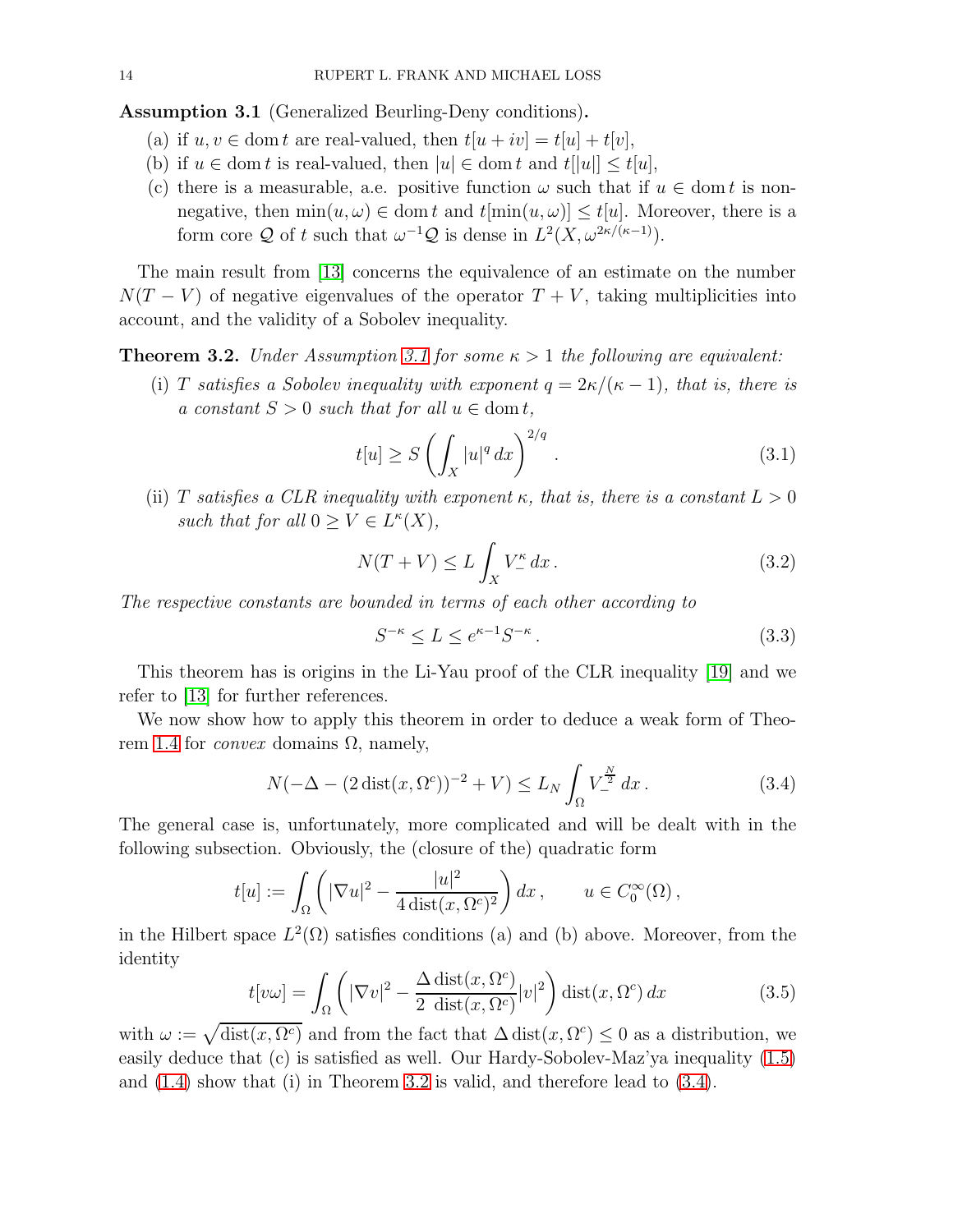3.2. Proof of Theorem [1.4.](#page-3-3) The general case. The problem with the more general inequality involving the function  $D_{\Omega}$  is that we do not know how to verify Assumption (c). In particular, we are not aware of a useful analogue of [\(3.5\)](#page-13-3). We can use, however, the following remark (see the end of Section 4.1 in [\[13\]](#page-17-18)):

Theorem [3.2](#page-13-1) remains valid if (c) is replaced by the following condition.

(d) For every a.e. positive function  $W \in L^1(X) \cap L^{\infty}(X)$  consider the self-adjoint, non-negative operator  $\Upsilon$  in  $L^2(X, Wdx)$  associated to the quadratic form  $t[u]$ . Then  $\exp(-\beta \Upsilon)$  is an integral operator in  $L^2(X, Wdx)$  for every  $\beta > 0$ .

We are going to prove Theorem [1.4](#page-3-3) using (d) instead of (c). For technical reasons we have to work with regularizations defined by

<span id="page-14-0"></span>
$$
t_{\varepsilon}[u] := \int_{\Omega} \left( |\nabla u|^2 - (1 - \varepsilon) \frac{|u|^2}{4D_{\Omega}^2} \right) dx, \qquad u \in H_0^1(\Omega), \tag{3.6}
$$

with  $\varepsilon \in (0,1]$ . As before,  $t_{\varepsilon}$  satisfies (a), (b) and (i) with a constant which can be chosen independently of  $\varepsilon$ . (Namely,  $S = K_N$  from Theorem [1.1.](#page-1-4)) Hence if we can verify (d) for any  $\varepsilon \in (0,1]$ , Theorem [3.2](#page-13-1) yields the inequality  $N(T_{\varepsilon} + V) \leq$  $L \int_{\Omega} V_{-}^{N/2} dx$  for the operators  $T_{\varepsilon}$  associated to  $t_{\varepsilon}$ . Here L is a constant independent of  $\varepsilon$ . Similarly as in [\[12\]](#page-17-16) one can show that  $T_{\varepsilon} + V \searrow T_0 + V$  in strong resolvent sense. Therefore, if  $P_{\varepsilon}$  and  $P_0$  are the spectral projectors of  $T_{\varepsilon} + V$  and  $T_0 + V$ corresponding to  $(-\infty, 0)$ , then  $P_{\varepsilon} \to P_0$  strongly, and by Fatou's lemma for traces  $N(T_0 + V) = \text{Tr } P_0 \leq \liminf_{\varepsilon \to 0} \text{Tr } P_{\varepsilon} = \liminf_{\varepsilon \to 0} N(T_{\varepsilon} + V) \leq L \int_{\Omega} V_{-}^{N/2} dx$ , as claimed.

Thus, to complete the proof of Theorem [1.4](#page-3-3) we need to verify that  $\exp(-\beta \Upsilon_{\varepsilon})$  is an integral operator in  $L^2(\Omega, Wdx)$ . Here W is a given, a.e. positive function in  $L^1(\Omega) \cap L^{\infty}(\Omega)$ ,  $\beta > 0$  is a constant and  $\Upsilon_{\varepsilon}$  is the self-adjoint, non-negative operator in  $L^2(\Omega, Wdx)$  associated with the quadratic form  $t_\varepsilon$  from [\(3.6\)](#page-14-0). We note that  $\Upsilon_\varepsilon u =$  $W^{-1}(-\Delta - (1 - \varepsilon)(2D_{\Omega})^{-2})u$  for  $u \in C_0^{\infty}(\Omega)$ . Since the coefficients of this operator are not smooth, the existence of an integral kernel is not completely standard and we include a short proof.

We claim that  $\exp(-\beta \Upsilon_{\varepsilon})$  is, in fact, a Hilbert-Schmidt operator in the space  $L^2(\Omega, Wdx)$ . Via the unitary mapping  $L^2(\Omega, Wdx) \ni u \mapsto \sqrt{W}u \in L^2(\Omega, dx)$ , this is equivalent to saying that the operator  $\exp(-\beta H_{\varepsilon})$  in the space  $L^2(\Omega, dx)$  is a Hilbert-Schmidt operator, where  $H_{\varepsilon} := W^{-\frac{1}{2}}(-\Delta - (1 - \varepsilon)(2D_{\Omega})^{-2})W^{-\frac{1}{2}}$ . This, in turn, will follow if we can prove that the eigenvalues  $e_j$  of the operator  $H_\varepsilon$  satisfy a bound of the form  $e_i \geq C_j^2N$ , where the constant C may depend on W and  $\varepsilon$ , but is independent of  $j$ . In Lemma [3.3](#page-15-0) below we show that a bound of this form is true for the operator  $W^{-\frac{1}{2}}(-\Delta)W^{-\frac{1}{2}}$ , where  $-\Delta$  is the Dirichlet Laplacian on  $\Omega$ . Now Davies' Hardy inequality [\(1.3\)](#page-1-0) implies that

$$
t_{\varepsilon}[u] \geq \varepsilon \int_{\Omega} |\nabla u|^2 dx
$$
,  $u \in H_0^1(\Omega)$ ,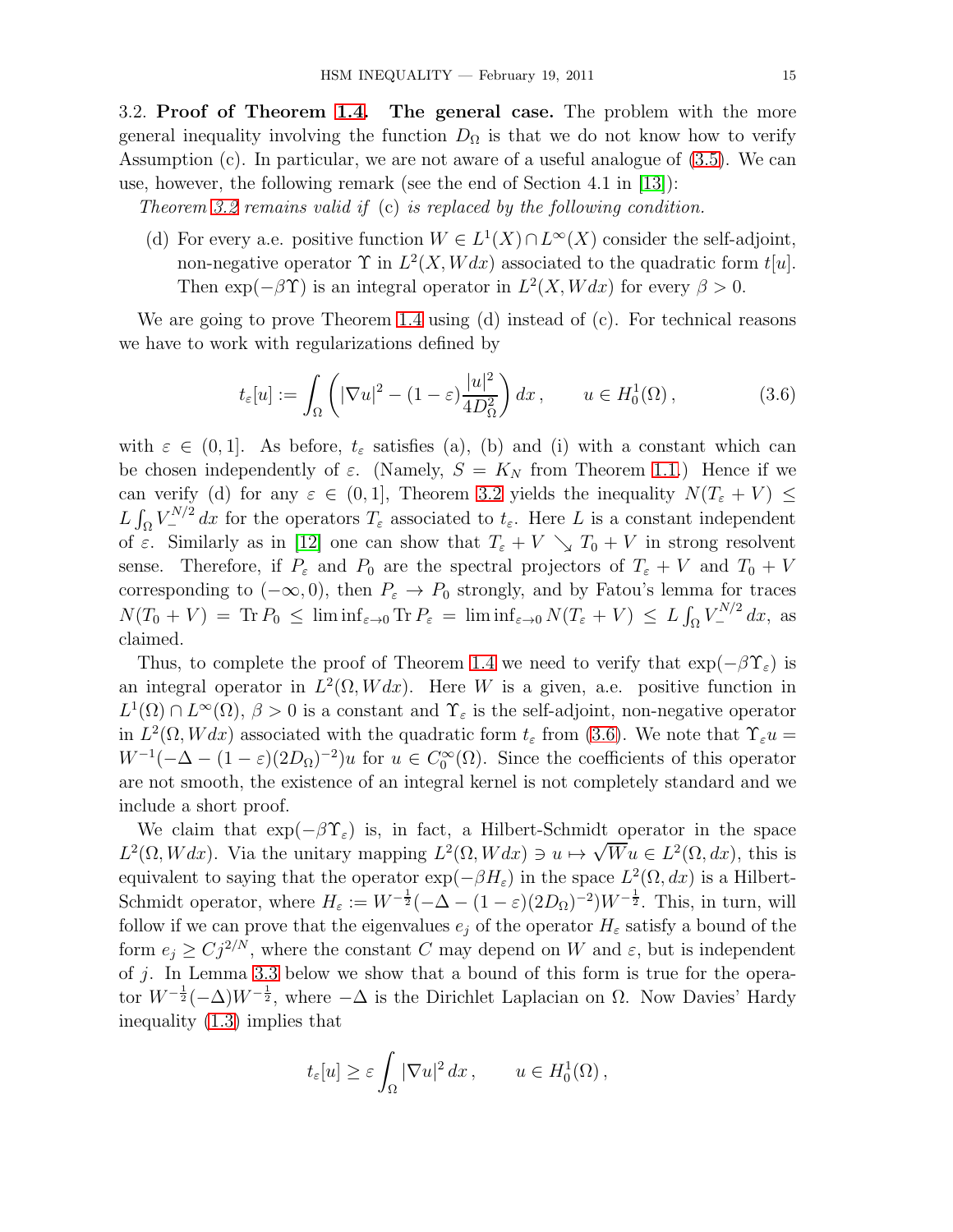and therefore  $H_{\varepsilon} \geq \varepsilon W^{-\frac{1}{2}}(-\Delta)W^{-\frac{1}{2}}$  in the sense of quadratic forms. The inequality for  $e_j$  now follows from the variational principle. This completes the proof of Theorem [1.4.](#page-3-3)  $\Box$ 

In the previous proof we used a lower bound on the  $j$ -th eigenvalue of the operator  $W^{-\frac{1}{2}}(-\Delta)W^{-\frac{1}{2}}$  in  $L^2(\Omega, dx)$ , where W is an a.e. positive function in  $L^1(\Omega) \cap L^{\infty}(\Omega)$ . For later purposes we state a similar bound also in dimensions one and two.

<span id="page-15-0"></span>**Lemma 3.3.** Let  $\Omega \subset \mathbb{R}^N$  and let  $\tau > 0$  if  $N = 1, 2$  and  $\tau = 0$  if  $N \geq 3$ . Let  $(\mu_i)$  be the increasing sequence of eigenvalues (counting multiplicities) of the operator  $W^{-\frac{1}{2}}(-\Delta + \tau)W^{-\frac{1}{2}}$  in  $L^2(\Omega)$ . Then

$$
\mu_j \ge C_N \|W\|_{\frac{N}{2}}^{-1} j^{\frac{2}{N}} \quad \text{if } N \ge 3,
$$

and

$$
\mu_j \ge C_{N,p} \tau^{1-\frac{N}{2p}} \|W\|_p^{-1} j^{\frac{1}{p}} \quad \text{if } N = 1, 2,
$$

where  $p \geq 1$  if  $N = 1$  and  $p > 1$  if  $N = 2$ .

These bounds are not new. In the following proof we shall make use of the observation that  $W^{-\frac{1}{2}}(-\Delta)W^{-\frac{1}{2}}$  is the inverse of the Birman-Schwinger operator. This allows us to derive Lemma [3.3](#page-15-0) from classical inequalities about negative eigenvalues of Schrödinger operators.

*Proof.* We denote by  $N(\mu, W^{-1/2}(-\Delta + \tau)W^{-1/2})$  the number of eigenvalues (counting multiplicities) less than  $\mu$  of the operator  $W^{-1/2}(-\Delta + \tau)W^{-1/2}$ . We shall show that

<span id="page-15-1"></span>
$$
N(\mu, W^{-1/2}(-\Delta)W^{-1/2}) \le C_N' \mu^{N/2} \int_{\Omega} W^{N/2} dx \tag{3.7}
$$

for  $N \geq 3$  and that

<span id="page-15-2"></span>
$$
N(\mu, W^{-1/2}(-\Delta + \tau)W^{-1/2}) \le C'_{N,p} \mu^p \tau^{-p + \frac{N}{2}} \int_{\Omega} W^p dx \tag{3.8}
$$

for  $N = 1, 2$  and p as stated in the lemma. Obviously, these bounds are equivalent to those stated in the lemma.

To prove [\(3.7\)](#page-15-1) for  $N \geq 3$  we note that  $N(\mu, W^{-\frac{1}{2}}(-\Delta)W^{-\frac{1}{2}})$  is equal to the number of eigenvalues greater than  $1/\mu$  of the operator  $W^{\frac{1}{2}}(-\Delta)^{-1}W^{\frac{1}{2}}$ . By the Birman-Schwinger principle this number is equal to the number of negative eigenvalues of the Schrödinger operator  $-\Delta - \mu W$ . Hence [\(3.7\)](#page-15-1) is just a restatement of the Cwikel-Lieb-Rozenblum inequality [\[18,](#page-17-11) [17\]](#page-17-12).

In order to prove [\(3.8\)](#page-15-2) for  $N = 1, 2$ , we use an inequality of Lieb and Thirring [\[20\]](#page-17-13), which states that for any non-negative operators A and B and for any  $p \geq 1$ , one has  $\text{Tr}(AB^2A)^p \leq \text{Tr } A^{2p}B^{2p}$ . For us, this implies that

$$
N(\mu, W^{-\frac{1}{2}}(-\Delta + \tau)W^{-\frac{1}{2}}) \leq \mu^p \text{Tr}\left(W^{\frac{1}{2}}(-\Delta + \tau)^{-1}W^{\frac{1}{2}}\right)^p \leq \mu^p \text{Tr} W^p(-\Delta + \tau)^{-p}
$$

for  $p \ge 1$ . Now we use the fact that the integral kernel of  $(-\Delta + \tau)^{-p}$ , where  $-\Delta$  is the Dirichlet Laplacian, is pointwise bounded by the same integral kernel, but now with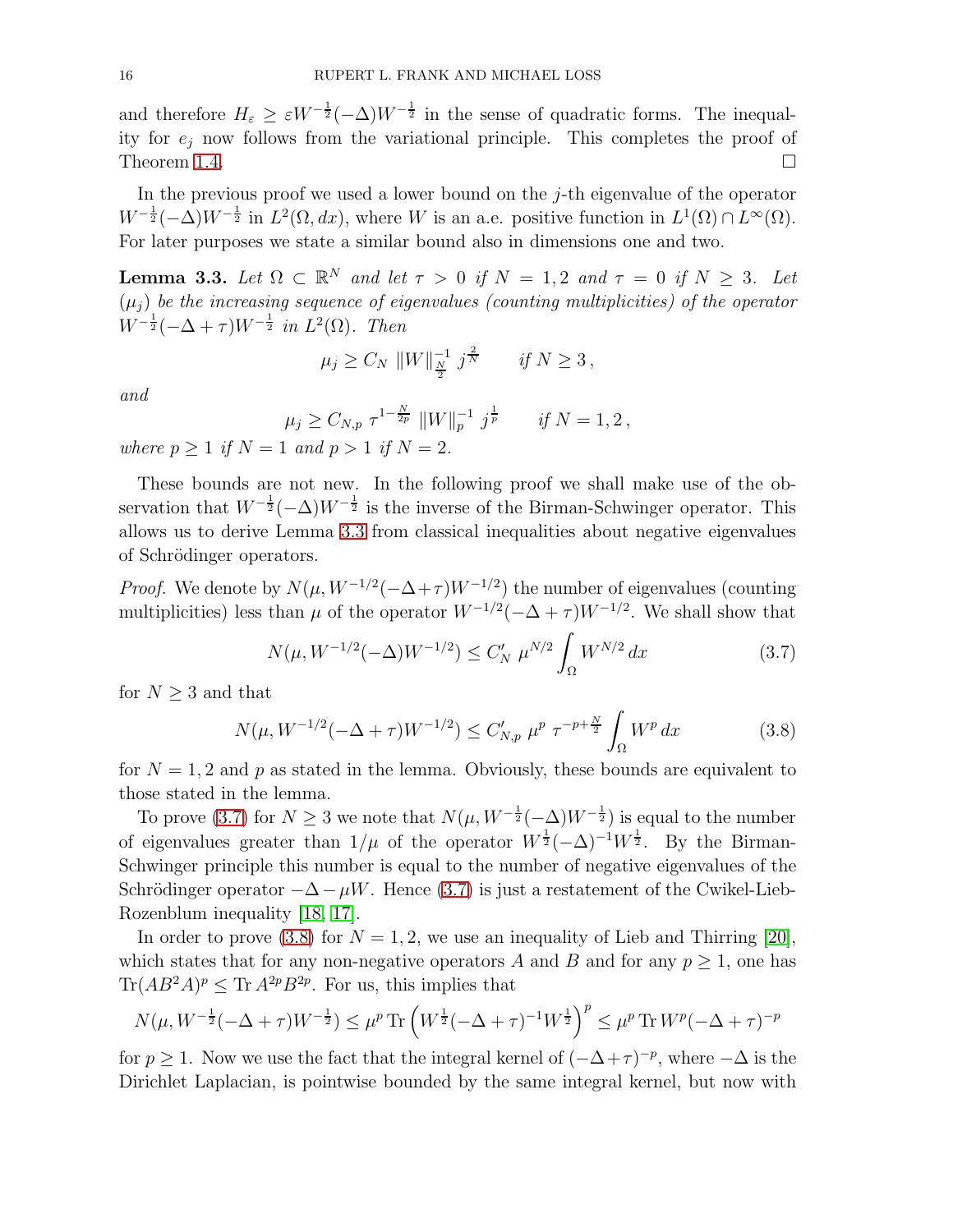$-\Delta$  being the Laplacian on  $\mathbb{R}^N$ . (This is true for the integral kernel of the semi-group  $\exp(\beta \Delta)$  by the maximum principle, and follows for  $(-\Delta + \tau)^{-p}$  by integration against  $e^{-\beta \tau} \beta^{p-1} d\beta$ .) Hence, we can bound

$$
\text{Tr } W^{p}(-\Delta + \tau)^{-p} \leq \int_{\Omega} W^{p} dx \; \frac{1}{(2\pi)^{N}} \int_{\mathbb{R}^{N}} \frac{d\xi}{(\xi^{2} + \tau)^{p}} = C_{N, p} \; \tau^{-p + \frac{N}{2}} \int_{\Omega} W^{p} dx \, .
$$

Here the constant  $C_{N,p}$  is finite for any  $p \ge 1$  if  $N = 1$  and for any  $p > 1$  if  $N = 2$ . This proves  $(3.8)$ .

3.3. Proof of Theorem [1.5.](#page-4-1) In [\[13\]](#page-17-18) it was shown that Theorem [3.2](#page-13-1) has the following consequence.

### <span id="page-16-0"></span>Corollary 3.4. Assume that

(i) T satisfies a Sobolev interpolation inequality with  $2 < q < \infty$  and  $0 < \theta < 1$ , that is, there is a constant  $S > 0$  such that for all  $u \in \text{dom } t$ ,

$$
t[u]^{\theta}||u||^{2(1-\theta)} \ge S\left(\int_X |u|^q \, dx\right)^{2/q}.\tag{3.9}
$$

Moreover, suppose that Assumption [3.1](#page-13-0) holds with  $\kappa$  replaced by  $q/(q-2)$ . Define  $0 < \kappa < \infty$  and  $0 < \gamma < \infty$  by

$$
\gamma = \frac{q(1-\theta)}{q-2}, \qquad \kappa = \frac{q\theta}{q-2}, \tag{3.10}
$$

Then for all  $\tilde{\gamma} > \gamma$  and for all  $V \in L^{\tilde{\gamma}+\kappa}(X)$  the negative eigenvalues  $E_j$  of  $T + V$ satisfy

$$
\sum_{j} |E_j|^{\tilde{\gamma}} \le L_{\tilde{\gamma}} \int_X V_-^{\tilde{\gamma}+\kappa} dx \tag{3.11}
$$

with

$$
L_{\tilde{\gamma}} \leq \frac{\tilde{\gamma}^{\tilde{\gamma}+1}}{\gamma^{\gamma}(\tilde{\gamma}-\gamma)^{\tilde{\gamma}-\gamma}} \frac{\Gamma(\gamma+\kappa+1)\Gamma(\tilde{\gamma}-\gamma)}{\Gamma(\tilde{\gamma}+\kappa+1)} e^{\gamma+\kappa-1} (\theta^{-\theta}(1-\theta)^{-1+\theta}S)^{-\gamma-\kappa}.
$$

Corollary [3.4](#page-16-0) implies Theorem [1.5](#page-4-1) in the same way in which Theorem [3.2](#page-13-1) implies Theorem [1.4.](#page-3-3) Assumptions (a) and (b) are clearly satisfied for the quadratic form [\(3.6\)](#page-14-0), and Theorem [1.2](#page-2-1) gives (i') with a constant independent of  $\varepsilon$ . Moreover, since Corollary [3.4](#page-16-0) follows from Theorem [3.2](#page-13-1) applied to the operator  $T + \tau$  (where  $\tau > 0$  is an arbitrary parameter), Assumption (c) can be replaced by the analogue of (d) where, however,  $\Upsilon$  has to be replace by the operator  $\Upsilon^{(\tau)}$  corresponding to the quadratic form  $t[u] + \tau ||u||^2.$ 

Similarly as in the previous subsection, we verify this condition by showing that the operator  $\exp(-\beta H_{\varepsilon}^{(\tau)})$  in the space  $L^2(\Omega, dx)$  is Hilbert-Schmidt with  $H_{\varepsilon}^{(\tau)} :=$  $W^{-\frac{1}{2}}(-\Delta - (1-\varepsilon)(2D_{\Omega})^{-2} + \tau)W^{-\frac{1}{2}}$ . The latter condition is derived as before from the lower bound on the eigenvalues of the operator  $W^{-\frac{1}{2}}(-\varepsilon\Delta + \tau)W^{-\frac{1}{2}}$  stated in Lemma [3.3.](#page-15-0) This concludes the proof of Theorem [1.5.](#page-4-1)  $\Box$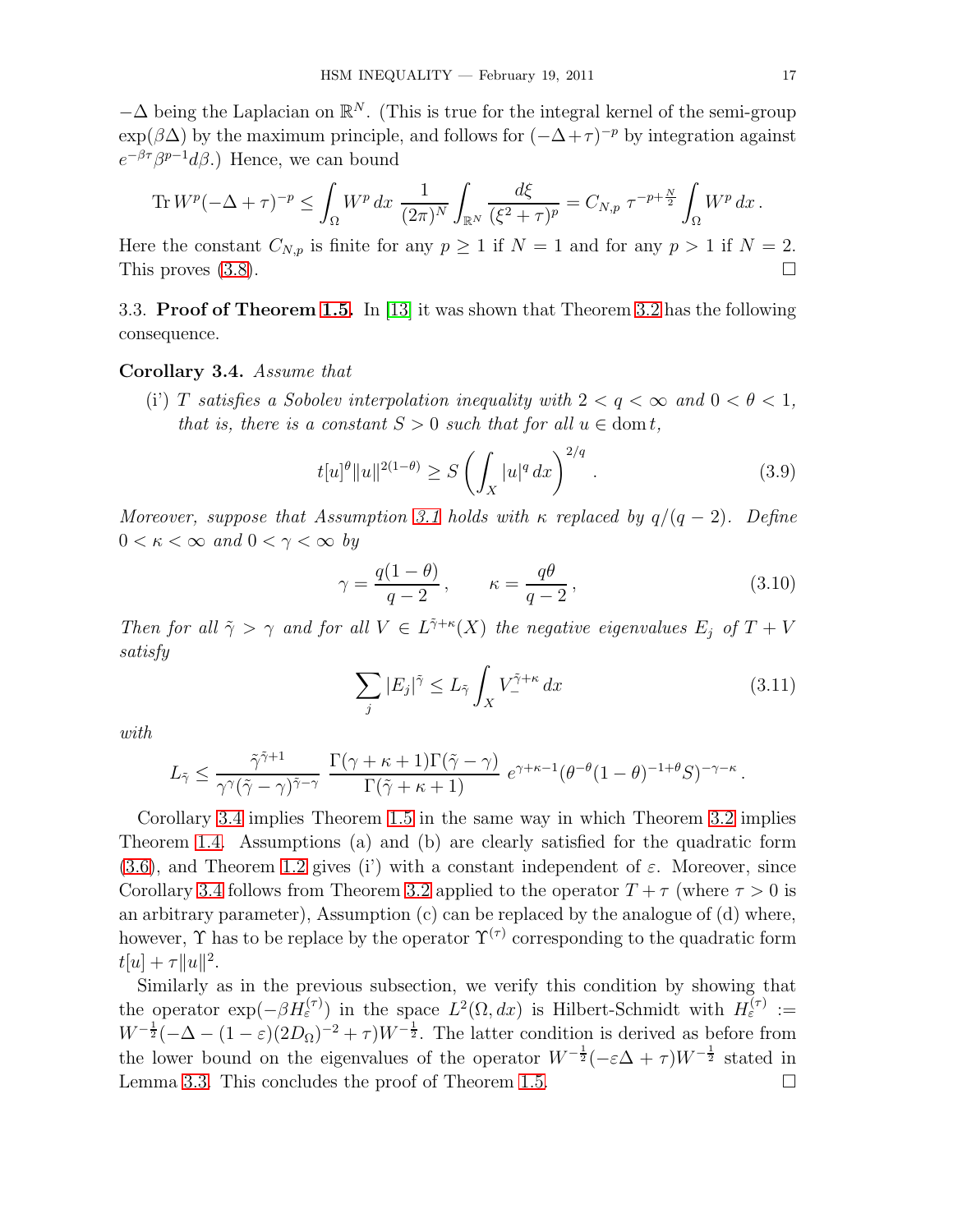#### **REFERENCES**

- <span id="page-17-6"></span><span id="page-17-1"></span>[1] F. G. Avkhadiev, K.-J. Wirths, Unified Poincaré and Hardy inequalities with sharp constants for convex domains. Z. Angew. Math. Mech. 87 (2007), no. 8-9, 632–642.
- <span id="page-17-2"></span>[2] G. Barbatis, S. Filippas, A. Tertikas, A unified approach to improved  $L^p$  Hardy inequalities with best constants. Trans. Amer. Math. Soc. 356 (2004), no. 6, 2169–2196.
- <span id="page-17-19"></span>[3] R. D. Benguria, R. L. Frank, M. Loss, The sharp constant in the Hardy-Sobolev-Maz'ya inequality in the three dimensional upper half-space. Math. Res. Lett.  $15$  (2008), no. 4, 613–622.
- <span id="page-17-3"></span>[4] H. Brezis, Functional analysis, Sobolev spaces and partial differential equations, Springer, 2011.
- <span id="page-17-9"></span>[5] H. Brezis, M. Marcus, Hardy's inequalities revisited. Ann. Scuola Norm. Sup. Pisa Cl. Sci. (4) 25 (1997), no. 1-2, 217–237.
- <span id="page-17-15"></span>[6] E. B. Davies, Some norm bounds and quadratic form inequalities for Schrödinger operators. II. J. Operator Theory 12 (1984), no. 1, 177–196.
- [7] T. Ekholm, R. L. Frank, On Lieb-Thirring inequalities for Schrödinger operators with virtual level. Comm. Math. Phys. 264 (2006), no. 3, 725–740.
- <span id="page-17-7"></span><span id="page-17-5"></span>[8] S. Filippas, V. G. Maz'ya, A. Tertikas, Sharp Hardy-Sobolev inequalities. C. R. Math. Acad. Sci. Paris 339 (2004), no. 7, 483–486.
- <span id="page-17-8"></span>[9] S. Filippas, V. G. Maz'ya, A. Tertikas, On a question of Brezis and Marcus. Calc. Var. Partial Differential Equations 25 (2006), no. 4, 491–501.
- <span id="page-17-17"></span>[10] S. Filippas, V. G. Maz'ya, A. Tertikas, Critical Hardy-Sobolev inequalities. J. Math. Pures Appl. (9) 87 (2007), no. 1, 37–56.
- <span id="page-17-16"></span>[11] R. L. Frank, A simple proof of Hardy-Lieb-Thirring inequalities. Comm. Math. Phys. 290 (2009), no. 2, 789–800.
- <span id="page-17-18"></span>[12] R. L. Frank, E. H. Lieb, R. Seiringer, *Hardy-Lieb-Thirring inequalities for fractional Schrödinger* operators. J. Amer. Math. Soc. 21 (2008), no. 4, 925–950.
- [13] R. L. Frank, E. H. Lieb, R. Seiringer, Equivalence of Sobolev inequalities and Lieb-Thirring inequalities. In: XVIth International Congress on Mathematical Physics, Proceedings of the ICMP held in Prague, August 3-8, 2009, P. Exner (ed.), 523–535, World Scientific, 2010.
- <span id="page-17-20"></span><span id="page-17-14"></span>[14] R. L. Frank, R. Seiringer, Non-linear ground state representations and sharp Hardy inequalities. J. Funct. Anal. 255 (2008), 3407–3430.
- [15] L. Geisinger, A. Laptev, T. Weidl, Geometrical versions of improved Berezin-Li-Yau inequalities. Preprint (2010), [arXiv:1010.2683.](http://arxiv.org/abs/1010.2683)
- <span id="page-17-12"></span><span id="page-17-4"></span>[16] M. Hoffmann-Ostenhof, T. Hoffmann-Ostenhof, A. Laptev, A geometrical version of Hardy's inequality. J. Funct. Anal. **189** (2002), no. 2, 539-548.
- [17] D. Hundertmark, Some bound state problems in quantum mechanics. In: Spectral theory and mathematical physics: a Festschrift in honor of Barry Simon's 60th birthday, 463–496, Proc. Sympos. Pure Math. 76, Amer. Math. Soc., 2007.
- <span id="page-17-11"></span>[18] A. Laptev, T. Weidl, *Recent results on Lieb–Thirring inequalities*. Journées 'Équations aux Dérivées Partielles' (La Chapelle sur Erdre, 2000), Exp. No. XX, Univ. Nantes, Nantes, 2000.
- <span id="page-17-21"></span>[19] P. Li, S.-T. Yau, On the Schrödinger equation and the eigenvalue problem. Comm. Math. Phys. 88 (1983), no. 3, 309–318.
- <span id="page-17-13"></span>[20] E. H. Lieb, W. Thirring, Inequalities for the moments of the eigenvalues of the Schrödinger Hamiltonian and their relation to Sobolev inequalities. Studies in Mathematical Physics, 269– 303. Princeton Univ. Press, 1976.
- <span id="page-17-10"></span>[21] T. Matskewich, P. E. Sobolevskii, The best possible constant in generalized Hardy's inequality for convex domain in  $\mathbb{R}^n$ . Nonlinear Analysis 28 (1997), no. 9, 1601-1610.
- <span id="page-17-0"></span>[22] V. G. Maz'ya, Sobolev spaces, Springer, 1985.